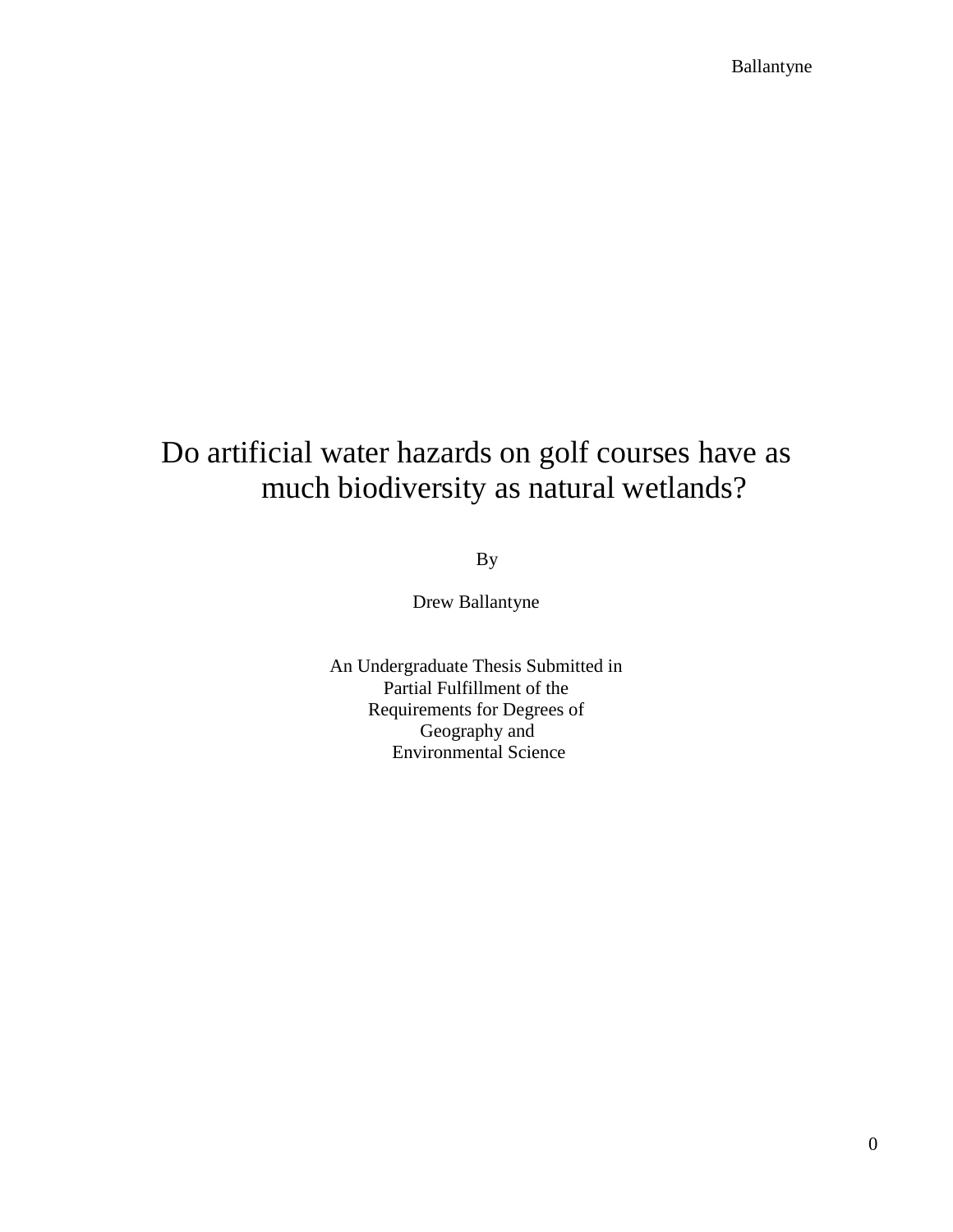#### **Abstract**

The number of natural wetlands in Wisconsin is decreasing due to increased development; however, by government definition, man-made residential ponds and golf course water hazards are considered wetland equivalents. If this is the case, we would expect that these artificial wetlands would have similar communities of aquatic life relative to natural wetlands. Three golf courses that contained both natural and anthropogenic water hazards were chosen for study. The aquatic macroinvertebrate community was sampled over a period of two months. Based on the Shannon index of biodiversity, natural wetlands tended to have a more diverse macroinvertebrate community relative to the artificial wetlands. However, artificial wetlands may develop characteristics of natural wetlands with age. Adjacent land use may also be a contributing factor to the diversity of artificial wetlands. Although the government definition of wetlands may be misleading, carefully designed artificial wetlands may provide some of the functions of natural wetlands.

#### **Literature Review**

#### *Wetlands*

Wetlands occupy the interphase between uplands and adjacent water areas (Lyon 1993). There are many types of wetlands, all sharing three features: hydric soils, wetland hydrology, and hydrophytic vegetation. In 1978, Wetlands in Wisconsin were defined by the State Legislature as "an area where water is at, near, or above the land surface long enough to be capable of supporting aquatic or hydrophytic (water-loving) vegetation and which has soils indicative of wet conditions (WI DNR 2005)." Although wetlands now occupy less than five percent of the land in the lower forty-eight states, they are home to thirty-one percent of our plant species (EPA 2002 as cited by U.S. Fish and Wildlife Service). More than one-third of threatened and endangered species live only in wetlands, with an additional twenty percent using them at some point in their lifetime (EPA 2006).

In addition to providing high levels of biodiversity, wetlands are extremely important because they function by filtering water, preventing floods and erosion, and providing food, and recreational opportunities for wildlife watchers, anglers, hunters, and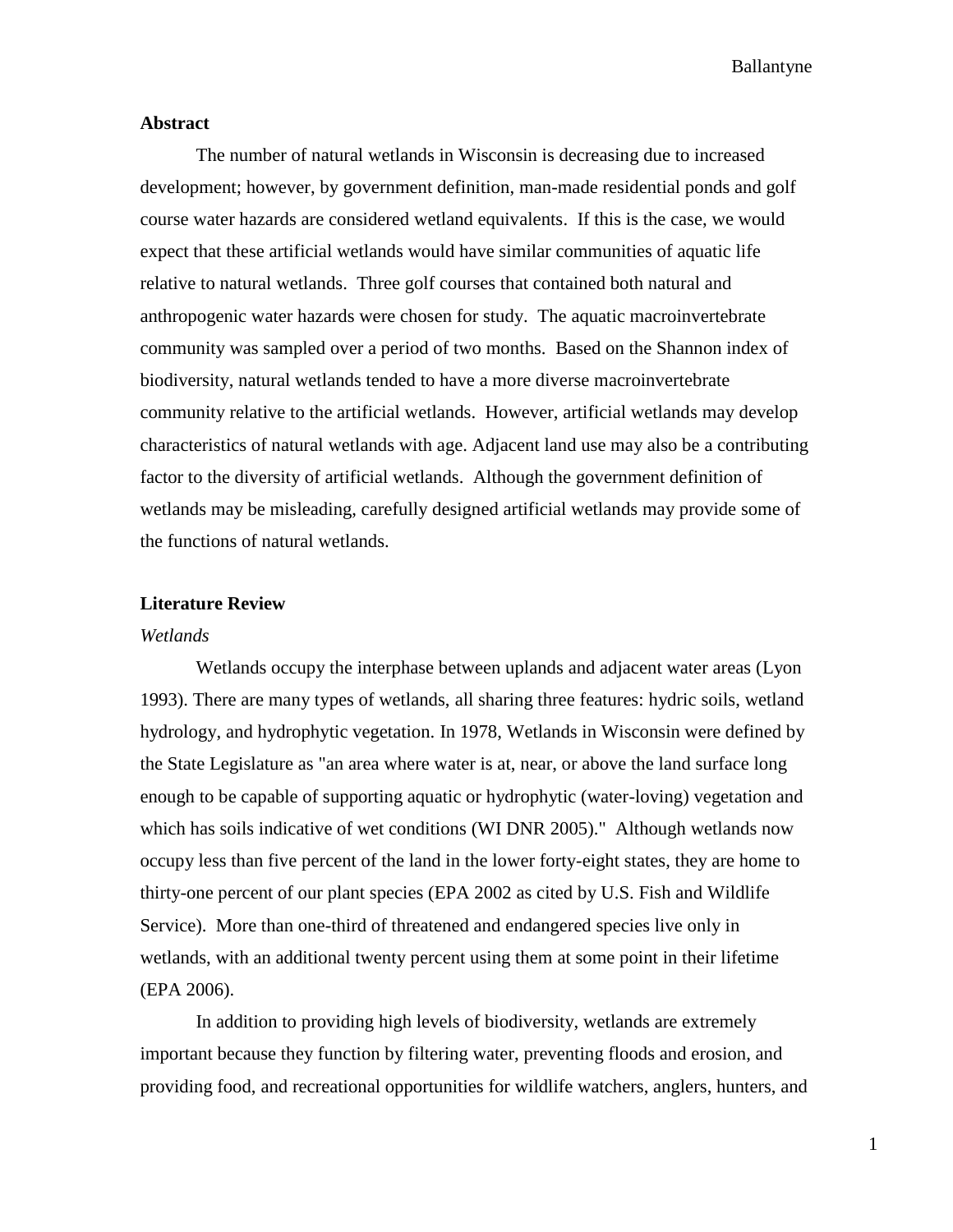boaters (WI DNR 2005). In 1980, fifty-five million people spent ten billion observing and photographing waterfowl and other wildlife species (Salzman 2003). Coastal wetlands, including coral reefs, mud flats and mangroves also protect shorelines from damaging storms by blocking high winds and heavy surf from bays, estuaries, and shorelines with their roots that grow from their binding soil (Sayre 1996). Wetlands also help stabilize temperature and humidity. For example, in summer they may cool off the surrounding air or in winter warm it up (Sayre 1996). Studies indicate that wetlands retain eighty percent of the phosphorus and eighty-nine percent of the nitrogen found in runoff (Salzman 2003). According to the EPA (2002), an acre of wetland can store between one and one half million gallons of floodwater, enough to fill thirty Olympic size swimming pools. A Wisconsin study found that watersheds consisting of thirty percent or more wetlands had sixty to ninety percent lower flood-water levels compared to watersheds with no wetlands (Salzman 2003). Finally, fisheries in wetlands are extremely important around the world. Of the fish we harvest, about two-thirds of the fish and shellfish harvested off the Atlantic and Gulf coasts of the United States depend on coastal wetlands for their survival (Sayre 1996).

The most important wetland type in Wisconsin is the marsh. Marshes are usually dominated by emergent aquatic plants, such as cattails and reeds. The largest freshwater cattail marsh in the United States is the Horicon Marsh in central Wisconsin (WI DNR 2007). In marshes, the water level is always above the mud surface, even during the dry season (Moore 2006). However, marshes are rarely ever deeper than seven feet. Freshwater marshes are very common at the mouths of rivers and form in areas with mineral soil that drains very slowly. Marshes are created when emergent plants that are rooted in the basal mud invade shallow waters, but they may also develop when floating mats of stems and roots invade (Moore 2006). Birds such as herons can hunt fish and amphibians among the tall cattails while being protected from their own enemies. Since marshes receive water from both precipitation and groundwater they are rheotrophic (Moore 2006). The amount of productivity seems to be related to the supply of nutrients and the rheotrophic wetlands are higher in productivity than the ombrotrophic wetlands, since ombrotrophic ones only receive water and nutrient inputs solely from atmospheric precipitation. Cattail marshes, which are rheotrophic, have the second highest primary

2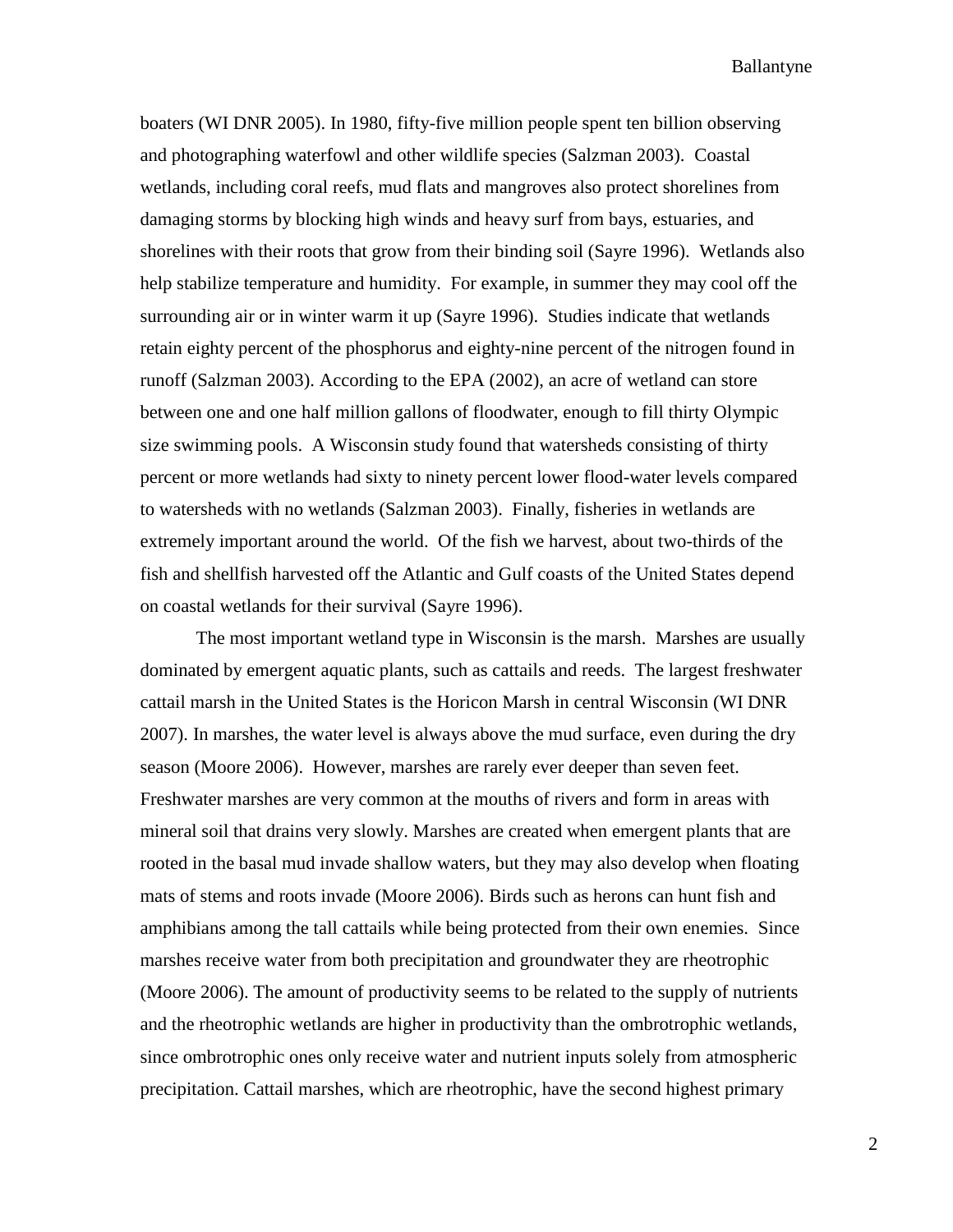productivity values of any wetland, with a net primary productivity between 1.32 and 6.60 pounds per square yard per year in dry weight (Weller 1994).

For wetlands to be most beneficial, they should be connected to other habitats so that wildlife has corridors for migration (USGA 2003). For example, protecting only the wetland and developing all around it reduces or eliminates the ability of frogs and salamanders to reproduce because many species of frogs and salamanders move between wooded uplands, where they spend much of the year and where they breed (Woolbright 2003).

#### *Wetland Loss*

Wetlands are under threat because floodplain soils are rich in nutrients and people attempt to recover them for agriculture or improved transport. Nineteen states have already lost more than 50% of their wetland areas (California tops all at 91%). Nine states that were historically rich in wetlands have lost more than five million acres of wetlands (Florida has the most: 7,413,160 acres). Losses have been greatest in states with extensive agriculture in drained wetlands (California, Ohio, Missouri, Iowa, Indiana, and Illinois; Dahl 1990). Wisconsin has gone from having 9.8 million acres of wetlands before European settlement down to 5.3 million acres, a loss of approximately forty-six percent (Weller 1994).

Humans have influenced the chemical degradation of wetlands in a variety of ways including: increased air and water pollutants, construction runoff, drainage, mining, and the releasing of toxic chemicals to the air. The Summitville Mine in Colorado, for example, has been mined by soaked ore with gallons of cyanide, that later seeped into local water systems (National Wildlife Federation 2003). According to the General Accounting Office in the Summitville Mine in Colorado, fifty billion tons of mine waste had been generated, 14,400 sites needed to have extensive work done in preventing surface water contamination, and five thousand miles of streams were affected by acid drainage (NWF 2003). Another example of wetland chemical damage is the Florida Everglades, which get pollutants from croplands (National Audubon Society 2003). Since they help flood control and provide water storage for urban centers they are now in extreme danger and very crucial (National Audubon Society 2003).

Finally humans are destroying wetlands by either physically removing plants and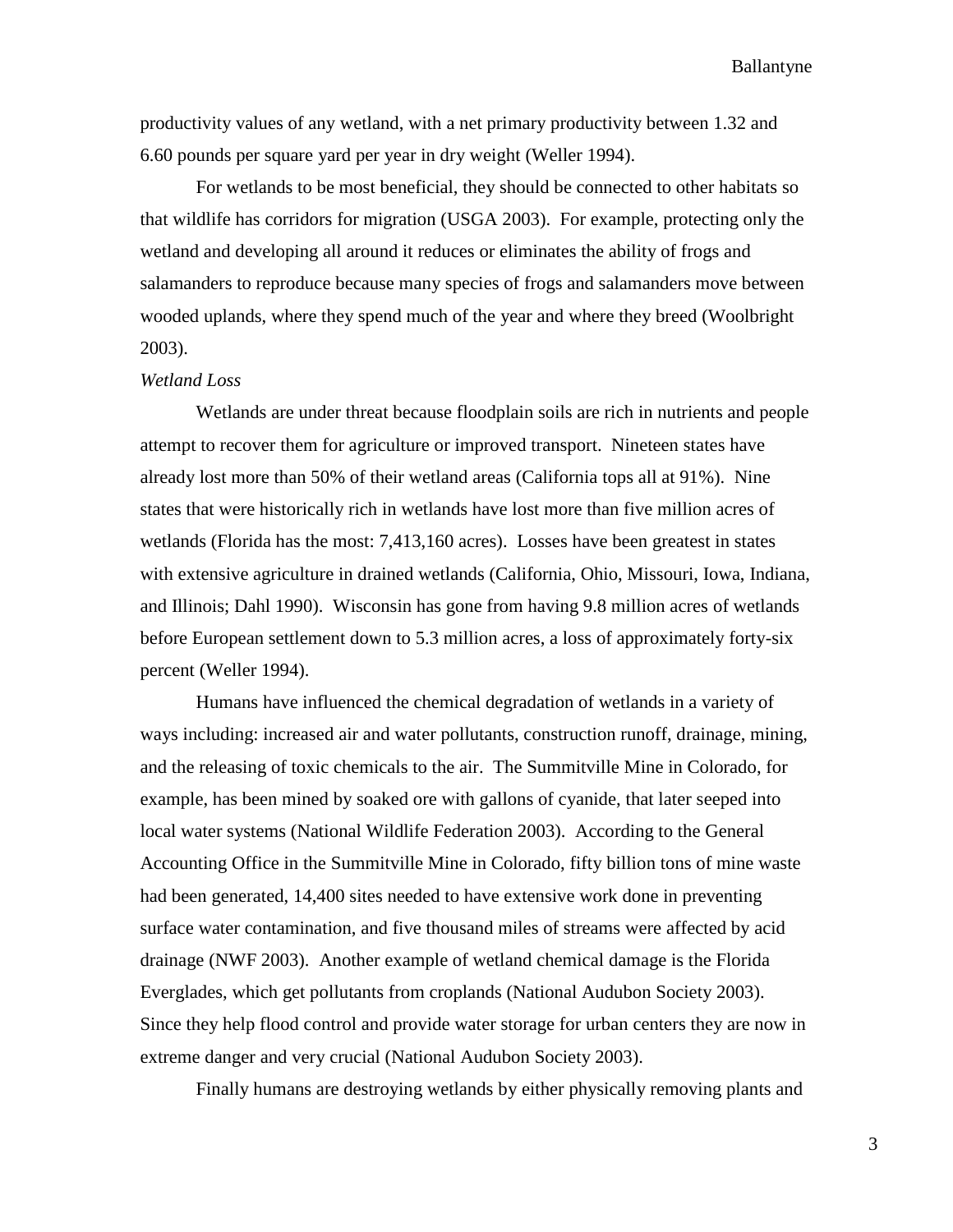animals or introducing new species. For example, in parts of the southeastern United States by illegally harvesting and stealing endangered pitcher plants from national parks. In northern Europe and Canada peat moss is being mined, which is causing loads of damage to bogs (Sayre 1996). In Florida, a fast-growing, non-native plant, water hyacinth, is clogging up waterways and displacing native wetland plants (Sayre 1996). During the last fifteen years, because of all the damage humans are doing to wetlands, the continental duck population has declined from about forty-five million to thirty-one million, a decline of over thirty-one percent (EPA 2002). Nature has also caused plenty of disasters to wetlands. Some of the causes include: erosion, rising sea levels, droughts, and storms (EPA "Status and Trends").

#### *Wetland Recovery*

The declining status of the nation's wetland resources has led to a strong need for mitigation and policies have begun to be put in place to minimize the impact on native wetlands. (Zedler 1996). For example, the United States "no-net-loss" policy for wetlands, endorsed by President Clinton in 1993, states that damages to protected habitats are to be avoided, but if unavoidable, they must be mitigated by replacement or enhancement of the resource elsewhere. The agencies that implement it are the Army Corps of Engineers and the Environmental Protection Agency which both indicate that damages to functions shall be mitigated. This means that the compensatory wetland must equal or exceed the performance of the damaged site (Zedler 1996). However, in practice, this is difficult since anthropogenic wetlands are often isolated from other natural corridors, and it is difficult to replace the complexity of a natural ecosystem (Zedler 1996).

An important ecological issue when creating an artificial wetland in place of a natural one is whether the new one should give priority to restoring the functions previously provided, or attempt to replace resources that are currently being lost (Zedler 1996). In other words, should decisions be based on relative abundance of existing and historic habitat types, the opportunities that exist, or the likelihood of achieving restoration goals? If sustaining biodiversity is a goal, mitigation decisions must take into account the present and historic condition of the landscape, not just the impact and mitigation sites (Zedler 1996).

4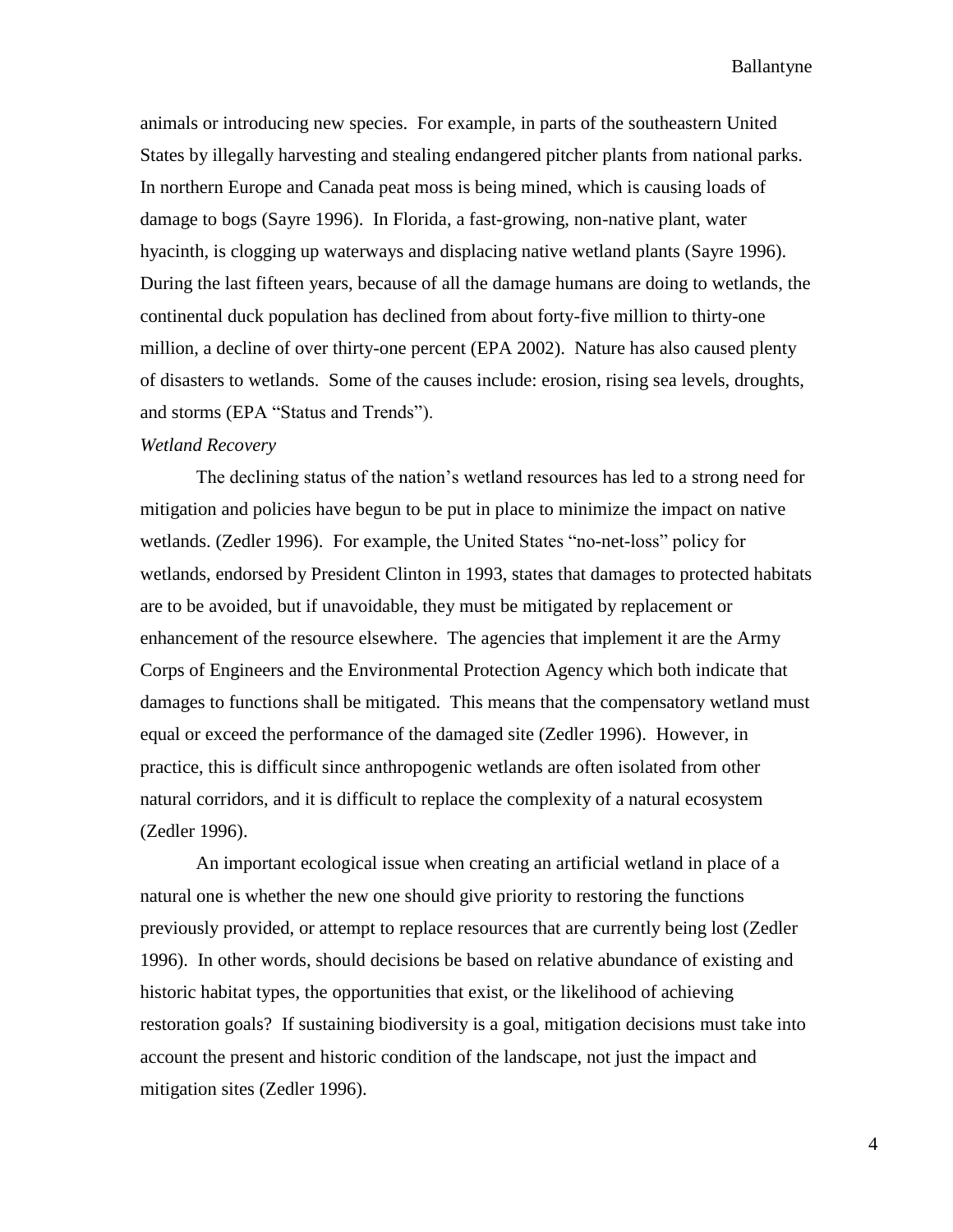#### *Golf course wetlands*

Most recently, many golf courses have been establishing wetlands on their sites. As of 2006, there were 15,990 golf facilities in the United States, and 11,608 of which were open to the public (NGF 2007). The total average acreage of an eighteen hole golf course is one-hundred and fifty acres (GCSAA 2007). With one hundred acres being maintained turfgrass. Of the remaining fifty acres, about eleven acres (seven percent) are water bodies (GCSAA 2007). In the United States there are an estimated 161, 183 acres of water bodies. According to the Golf Course Superintendent Association of America, seventy percent of water bodies are ponds and lakes, while only twelve percent are wetlands (GCSAA 2007). This would suggest that the average golf course has only one acre of wetland and in the United States there would be just under 20,000 acres of wetlands on golf courses in the United States. Most golf course wetlands tend to be marshes, and they are the easiest to create, though, there is sufficient maintenance to keep them from turning into a forested swamp (Moore 2006). Mitigation projects of freshwater marshes take about fifteen to twenty years to develop (Mitsch 1996). However, on April 17, 2006, the Bush Administration announced that the nation is no longer losing wetlands if these golf course water hazards are considered wetlands (Department of Interior 2006 as cited by Clemens 2006).

The community, from Ducks Unlimited to the Theodore Roosevelt Conservation Partnership, reacted quickly and not favorably (Marshall 2006). They argued that artificial wetlands are not equivalent to natural wetlands, because sharp-edged water bodies like water hazards, farm ponds, and even reservoirs offer very little for wildlife (Marshall 2006). This is because abrupt edges are less suitable for emergent plants and, therefore, less attractive to swimming waterbirds (Weller 1994). Even more important, these can rarely achieve the fifty-fifty cover-to-water ratio that seems ideal for most waterbirds.

#### *Invertebrates as a Bioindicator of Wetland Health*

One way that humans can monitor whether artificial golf course wetlands are acceptable replacements for natural wetlands is to monitor indicator species. Macroinvertebrates are great for this because some are more sensitive to pollution than others. Macroinvertebrates have short and long life cycles and they integrate stresses to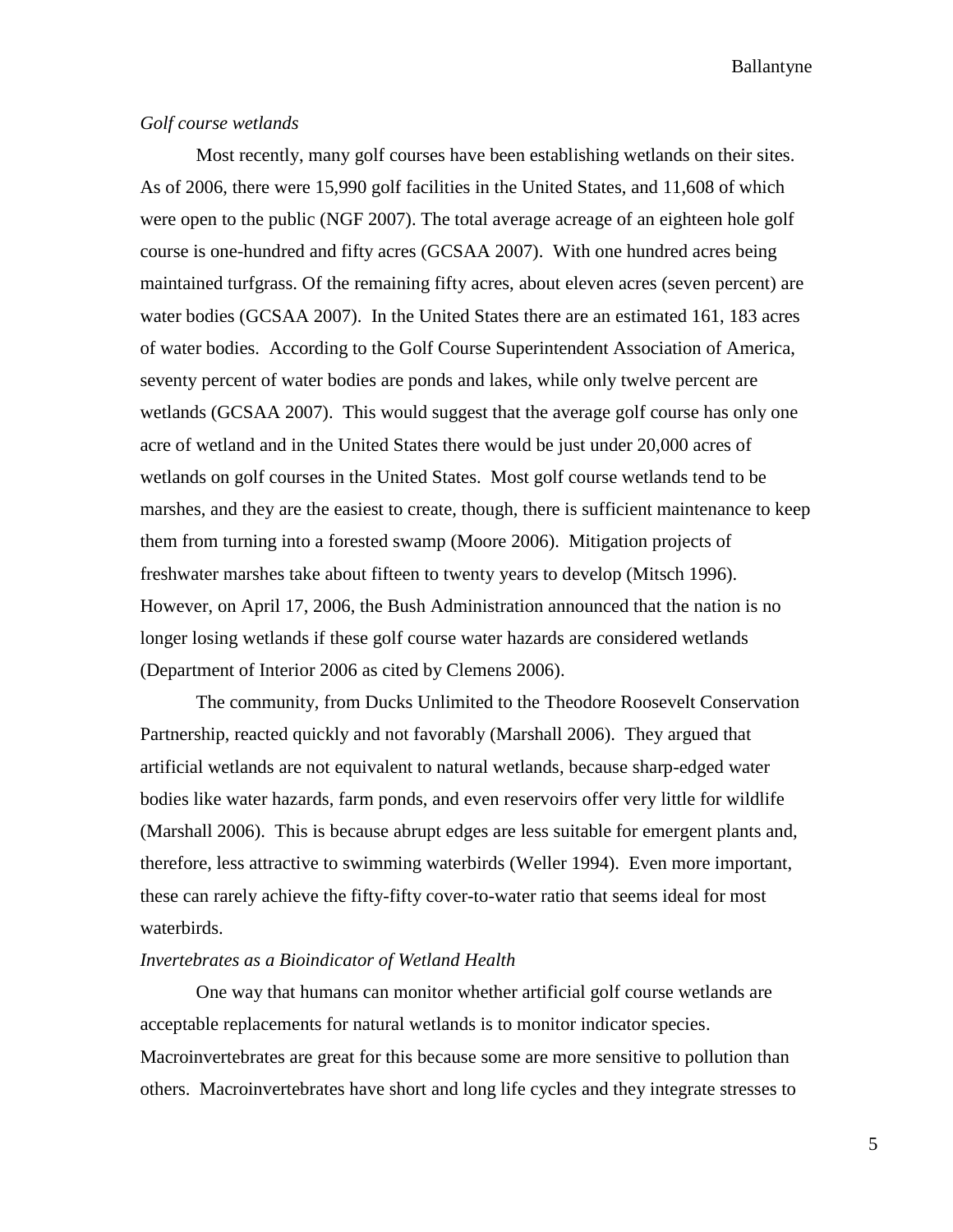wetlands often within a one-year time frame (EPA 2002). Macroinvertebrates are also a great indicator because many depend on diverse wetland vegetation, and some depend on particular types of vegetation for reproduction (EPA 2002).

There are several invertebrates found in wetlands based on water chemistry, temperature, water depth and fluctuation, and oxygen levels. Invertebrates are one of the most common creatures in wetlands and are an important food for waterfowl and fish. Invertebrates come anywhere in size from microscopic, like most protozoans, to ten centimeters or more, like crayfish. Most invertebrates have complex life cycles with multiple life stages that may be found in different sections of the wetland or even outside the wetland. As with other animals in wetlands, one of the major problems facing wetland invertebrates is when the water becomes stagnant and there is little mixing of oxygen from the air. This causes little oxygen to enter the water, and hardly any to enter the soil and species that can be found in these conditions, typically include bloodworms. When present in high numbers, they are considered indicators of very poor water quality (EPA 2007). Another common species that indicates poor water quality is the pouch snail. When pouch snails are present, they generally indicate nutrient enriched conditions (EPA 2007). However, snails and other mollusks can be abundant organisms in most marshes and are the main diet for many vertebrates (Weller 1994).

Second, there are several species that are moderately sensitive to pollution. The larger dragonflies and damselflies are common sights of the marsh and they are moderately sensitive to pollution. Scuds, which are scavengers of both plant and animal material, are widely variable, although usually not found in severely polluted waters. Sometimes they can be found in moderately polluted waters, although some species are very sensitive and are used as important indicators for water quality (EPA 2007).

Next are the mayflies which display a varied tolerance to pollution, but are generally considered cleaner water benthos (EPA 2007). Mayflies occur in deeper marshes and leave their abundant cases floating on the surface as they fly away; their swimming larvae are abundant and rich food sources (Weller 1994). Other important macroinvertebrates are true bugs, caddisflies and crustaceans. The true bugs (Hemiptera) include water striders and backswimmers with prominent eyes and enlarged, oar like legs. The may be found on the marsh bottom and come to the surface "belly up" for air, which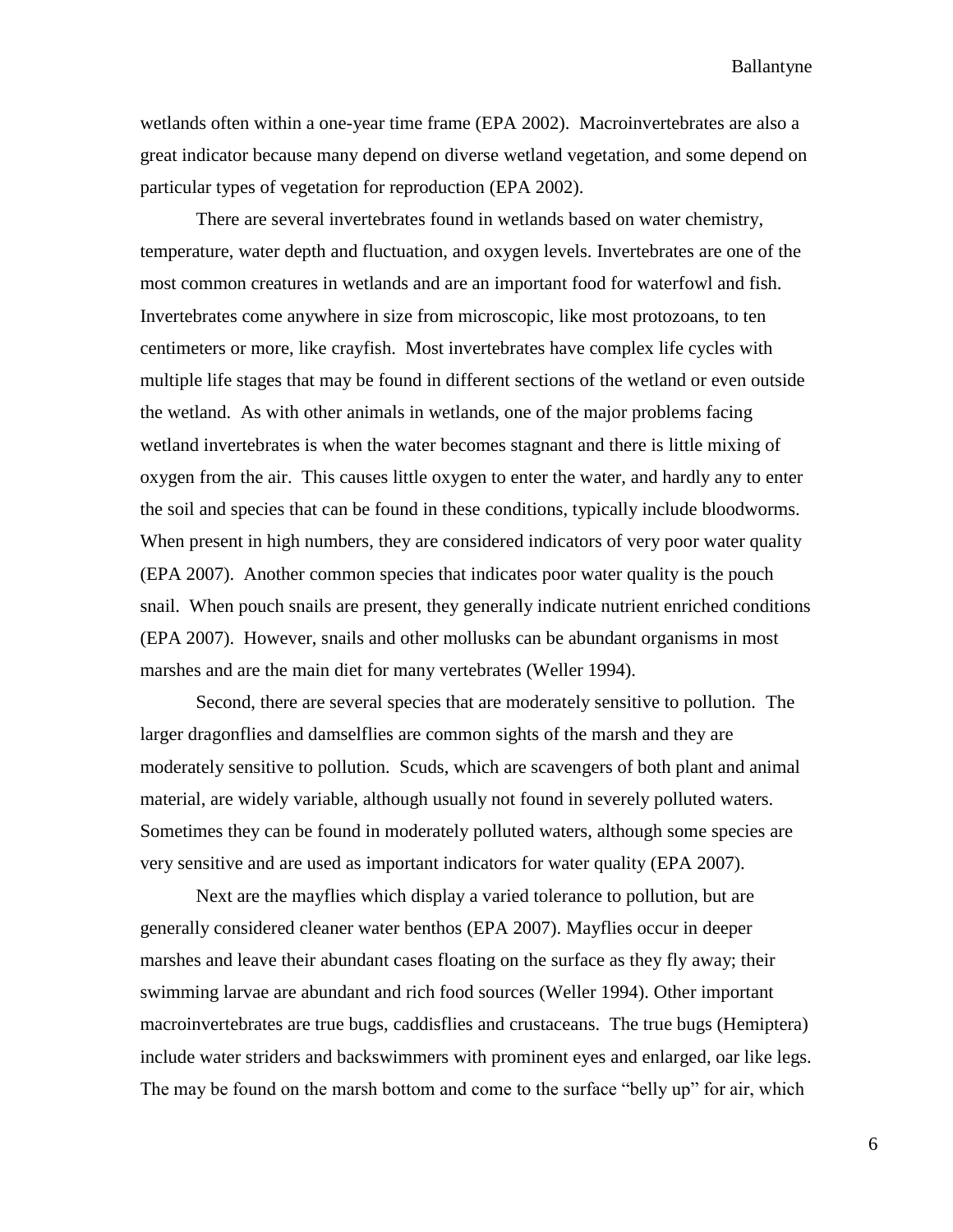is then carried with them externally. Early in the summer, marshes can produce masses of moth like caddis flies. Many of their larvae build cases of bits of vegetation, other organic materials, or sand.

Crustaceans, though, are the most prominent of the invertebrates. They can be encountered even in food-poor marshes. Many of these are tiny drifting or freeswimming forms, known as plankton; include the water fleas such as daphnia and the copepods such as cyclops. All are vital to the efficiency of food chains. Besides the food invertebrates provide and their conversion of plant materials to animal protein, the most important role that invertebrates play in the ecosystem is that they break down plant material to a size and structure where bacteria and aquatic fungi can further process these products.

To help our everyday problems associated with development, it is better to put an artificial wetland in than none at all. However, I expect that they are not an equivalent substitute. I predict that the artificial wetlands would have a lower biodiversity of macroinvertebrates than natural wetlands since they will have had less time for succession.

#### **Methods**

#### *Sampling*

To test whether or not artificial water hazards on golf courses have comparable biodiversity to natural wetlands, one natural and one man-made pond was sampled at three different golf courses. At the northwest, southwest, southeast, and northeast sections of each of the ponds, one Ekman dredge and one scoop net was collected. The samples were put into labeled buckets. Within the next four days, the species were sorted into different weighing boats after being looked through a microscope.

#### Species Richness

The species richness was also recorded, which included zooplankton (copepods and ostracods). Species richness is how many different species were present in a given pond.

#### Shannon Diversity Index

7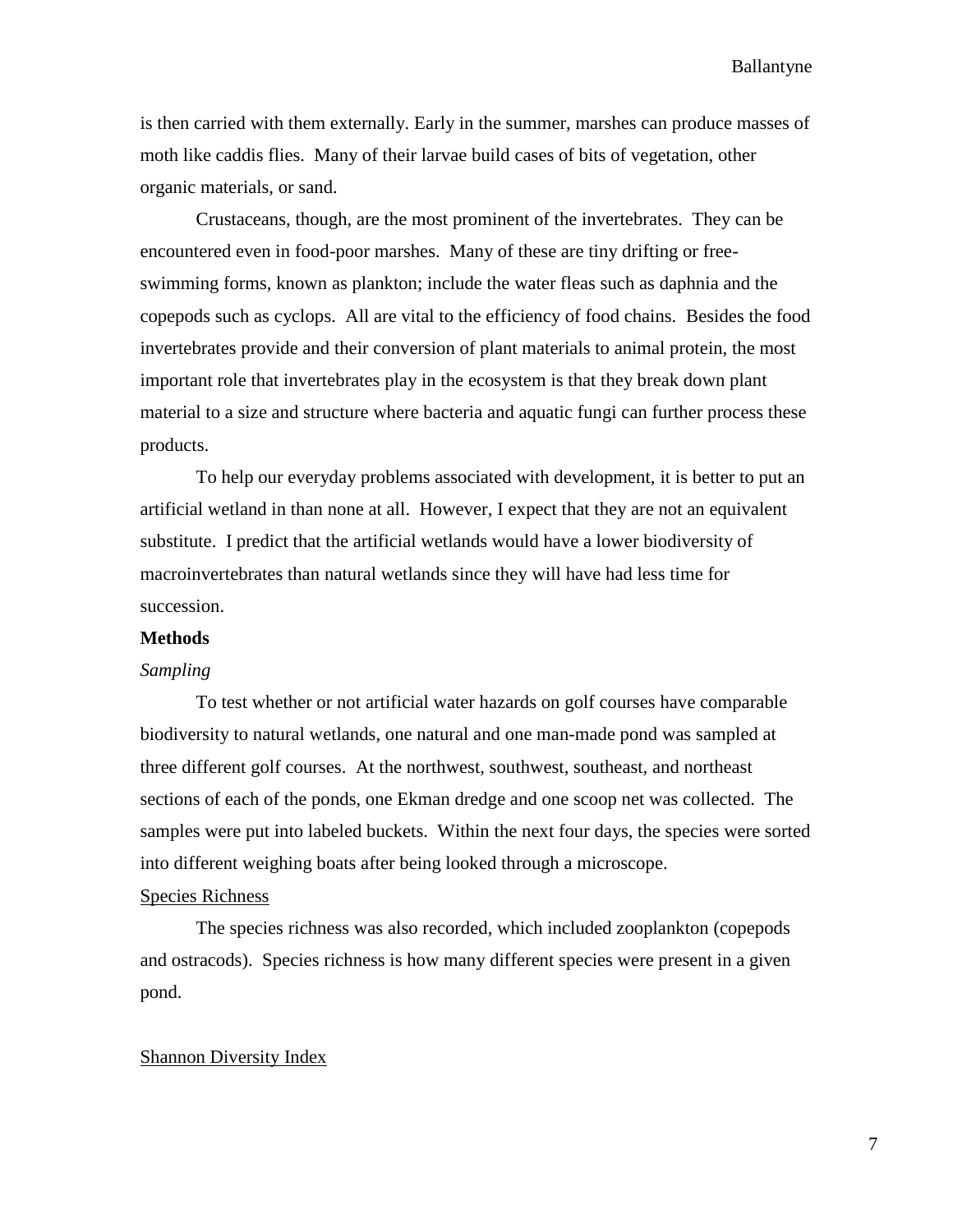Then, the biodiversity was measured using the Shannon Diversity Index. The Shannon Diversity index equals the  $\Sigma$  (p<sub>i</sub>\*ln p<sub>i</sub>), where p<sub>i</sub> refers to the decimal proporation of individuals of a species to the total number of individuals overall. All of the organisms in a given pond, from the four corners collected, were summed into one chart, so that a single index was calculated for each pond. The Shannon Diversity Index assumes that the diversity or information in a sample or community can be measured in a similar way or the information contained within a message or code (Kent 1997). The index makes the assumptions that individuals are randomly sampled from an "infinitely large" population and that the species from a community are included in the sample. *Study Areas*

The first site was the Big Mo Course at Rainbow Springs in Mukwonago, Wisconsin. Rainbow Springs was built in 1962 and the Mukwonago River runs through it. The first pond analyzed was a natural pond with a few trees along the edge of it. A picture of it is shown in Appendix A. The second pond was a man-made pond around  $\frac{1}{2}$ an acre, except it did not have as many large trees around the perimeter.

The second course was Brighton Dale Golf Links in Kenosha, Wisconsin. This course was built in 1971. The natural wetland selected was about eight acres, has an island in the center, and is shown in Appendix B. It has an abundance of cattails around the outer and inner edges. The artificial wetland is about half the size, but still fairly large with an island in the center as well.

Finally, the third site was the Bull at Pinehurst Farms. This course opened in 2000 and the Onion River runs through it. The natural wetland selected has two golf holes bordering it. It is shown Appendix C. The artificial wetland also has a split fairway from the same hole bordering it on two sides.

#### **Results**

Overall, the natural wetlands had a greater biodiversity of macroinvertebrates than the artificial wetlands (Figure 1). The wetland with the highest diversity index was the artificial wetland sampled at Rainbow Springs. The artificial wetland at Rainbow Springs, constructed in 1962, actually had the highest biotic index of all the wetlands at 1.998. The next highest was the natural one at Rainbow Springs with an index of 1.989. However, natural wetlands had a higher average biodiversity index than the artificial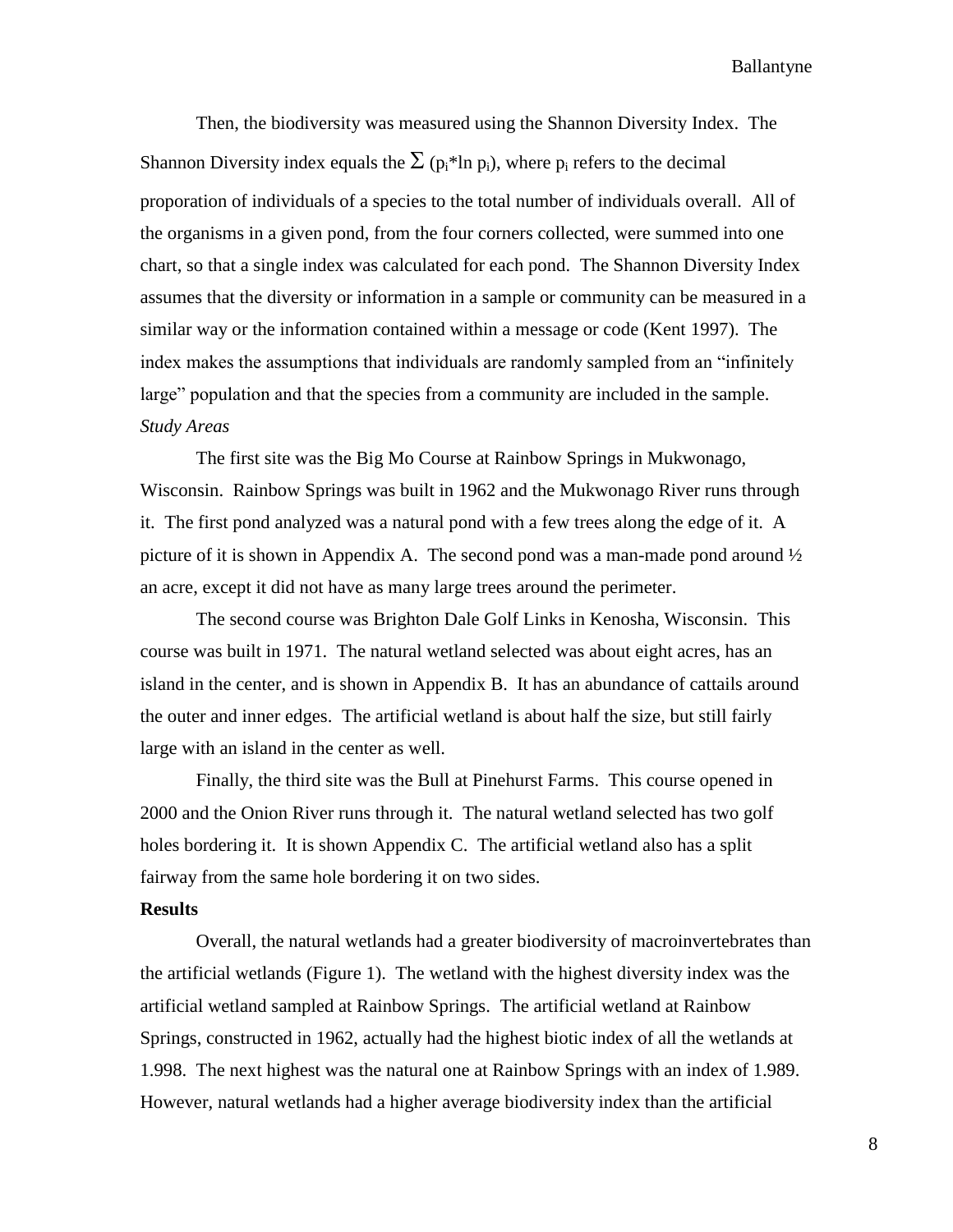wetlands (Figure 2). After taking the averages of the three natural and the three artificial wetlands, natural wetlands had an average biotic index of 1.698 and artificial wetlands had an average index of 1.161.

After running a t-test, the difference between natural and artificial wetlands is not significant. The confidence interval was only 66.4% (Warner 2003).

The natural wetlands also had a greater species richness than artificial wetlands (Figure 3). The wetland with the most species was the natural wetland at Rainbow Springs with 16 different species.

The most abundant species in each of the ponds are shown in Table 1. They included: mayflies, bloodworms, scuds, caddisfly #1, pouch snails, and backswimmers. The species that had the greatest abundance of all was the mayfly in the artificial wetland at the Bull at Pinehurst Farms where it comprised of 88% of all the species population.

Backswimmers and scuds were both only present in the natural and artificial wetland at Rainbow Springs and the natural one at Brighton Dale Golf Links. They are shown in Table 2 (in white and light green). Damselflies were present mostly in the natural wetlands, and not the artificial ones. Bloodworms were found in all the wetlands except the natural one at Rainbow Springs. Orb snails were only cited at Rainbow Springs.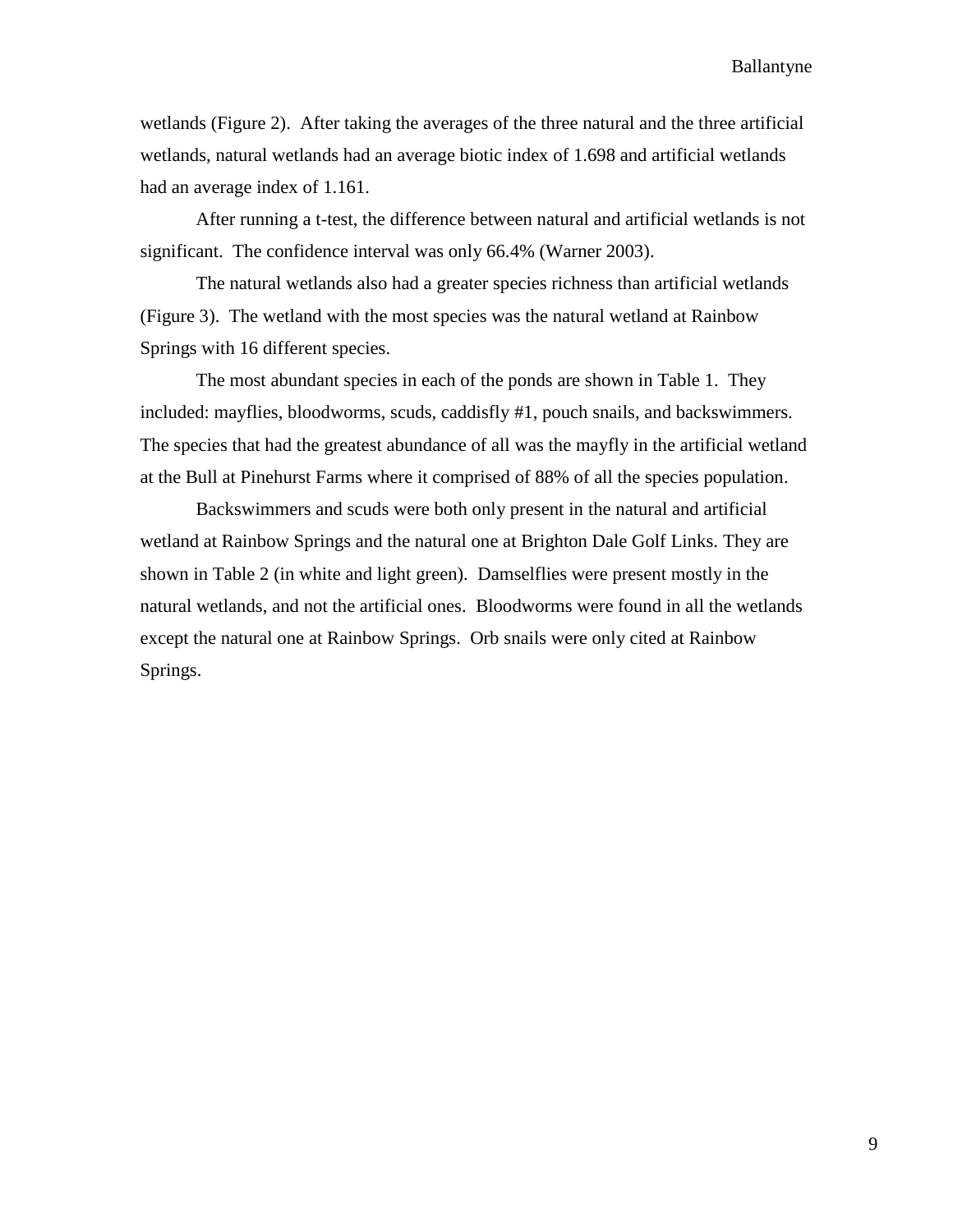

Figure 1. Biodiversity indices of wetlands sampled. The sites are in order from youngest (left) to oldest (right). The actual values are shown in the Appendix's A through C at the end.



Figure 2. Species richness of wetlands sampled. The sites are in order from youngest (left) to oldest (right).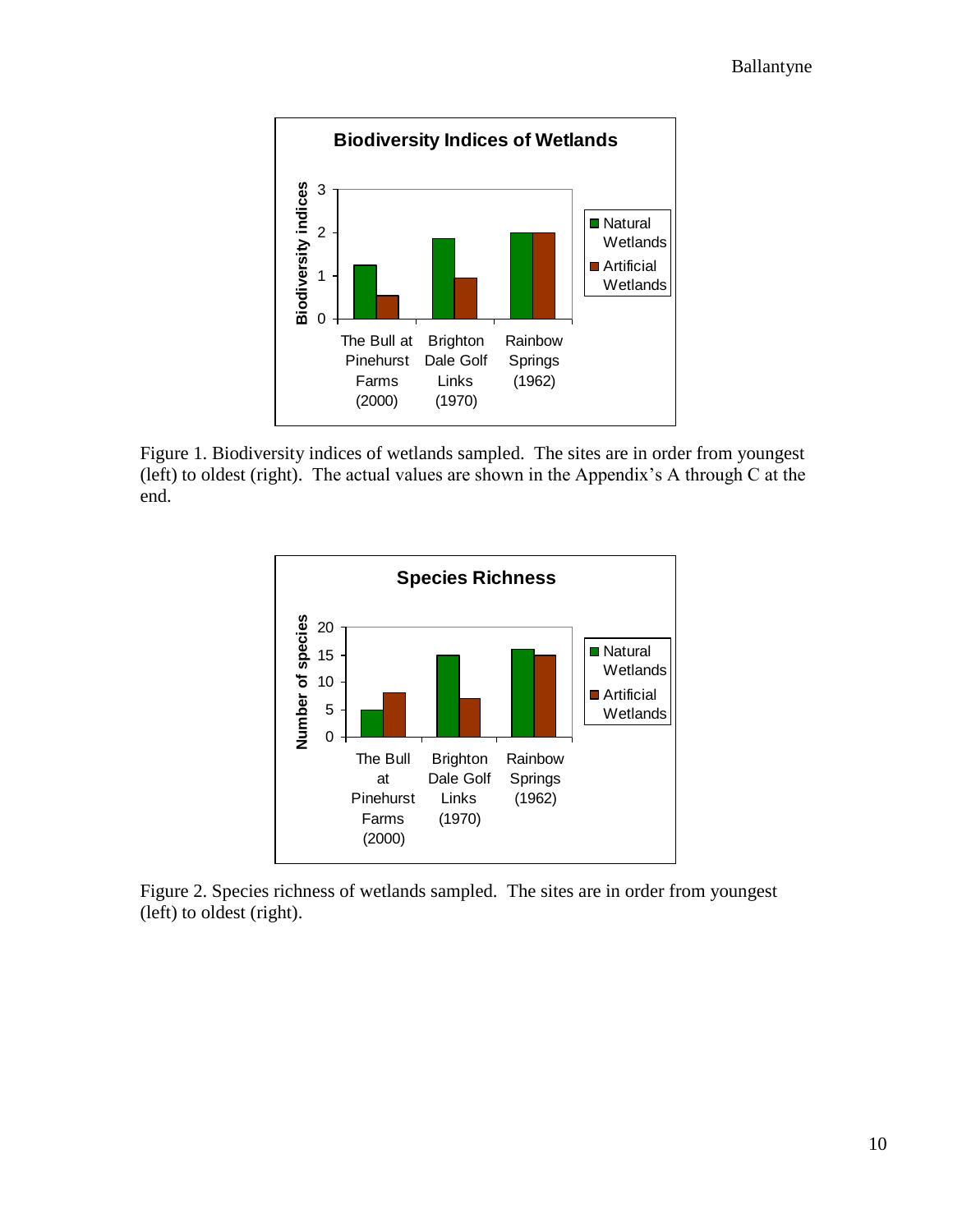Table 1. Most abundant species in each pond. The ones in bold that are italicized are very sensitive to pollution. The regular bold ones are semi-tolerant to pollution, while the rest are pollution tolerant.

| Site                 | Natural wetland        | Percent | Anthropogenic            | Percent of all |
|----------------------|------------------------|---------|--------------------------|----------------|
|                      |                        | of all  | wetland                  | species        |
|                      |                        | species |                          |                |
| Rainbow              | <b>Backswimmers</b>    | 31%     | <b>Scuds</b> (68 of 261) | 26%            |
| <b>Springs</b>       | $(59 \text{ of } 188)$ |         |                          |                |
| <b>Brighton Dale</b> | Caddisfly #1           | 41%     | <b>Bloodworms</b>        | 58%            |
| <b>Golf Links</b>    | (116/282)              |         | (39/67)                  |                |
| The Bull at          | Pouch snails           | 48%     | <b>Mayflies</b>          | 88%            |
| Pinehurst            | (25/52)                |         | (309/351)                |                |
| Farms                |                        |         |                          |                |

Table 2. This table lists species that were the most abundant in all the wetlands. The species listed came from taking the four most abundant species in each of the six ponds and listing them. As is shown in the table below, many of them were abundant in more than one pond. Then the percentage from each pond was listed even if there was none.

| Species             | The Bull       | <b>Brighton</b> | Rainbow        | The Bull       | <b>Brighton</b> | Rainbow        |
|---------------------|----------------|-----------------|----------------|----------------|-----------------|----------------|
|                     | at             | Dale            | <b>Springs</b> | at             | Dale Golf       | <b>Springs</b> |
|                     | Pinehurst      | Golf            | (natural)      | Pinehurst      | Links           | (artificial)   |
|                     | Farms          | Links           |                | Farms          | (artificial)    |                |
|                     | (natural)      | (natural)       |                | (artificial)   |                 |                |
| <b>Backswimmers</b> | $\theta$       | 6.0             | 31.4           | $\Omega$       | $\Omega$        | 8.0            |
| <b>Bloodworms</b>   | 13.5           | 5.7             | $\overline{0}$ | 4.6            | 58.2            | 11.9           |
| <b>Caddisflies</b>  | $\theta$       | 41.1            | $\overline{0}$ | $\Omega$       | $\theta$        | $\overline{0}$ |
| <b>Damselflies</b>  | 17.3           | 9.2             | 5.30           | 4.30           | 3.0             | $\overline{0}$ |
| <b>Dragonflies</b>  | $\overline{0}$ | $\overline{0}$  | 5.9            | $\Omega$       | 3.0             | 3.8            |
| <b>Mayflies</b>     | 21.2           | $\overline{0}$  | 3.7            | 88.0           | 34.3            | 13.0           |
| <b>Orb</b> snails   | $\overline{0}$ | $\overline{0}$  | 21.3           | $\theta$       | $\theta$        | 23.0           |
| Pouch snails        | 48.1           | $\overline{0}$  | $.5\,$         | $\overline{0}$ | $\overline{0}$  | $\overline{0}$ |
| <b>Scuds</b>        | $\overline{0}$ | 17.0            | 13.8           | $\overline{0}$ | $\overline{0}$  | 26.1           |
| Others              | $\overline{0}$ | 21.0            | 18.1           | 2.2            | 1.5             | 14.2           |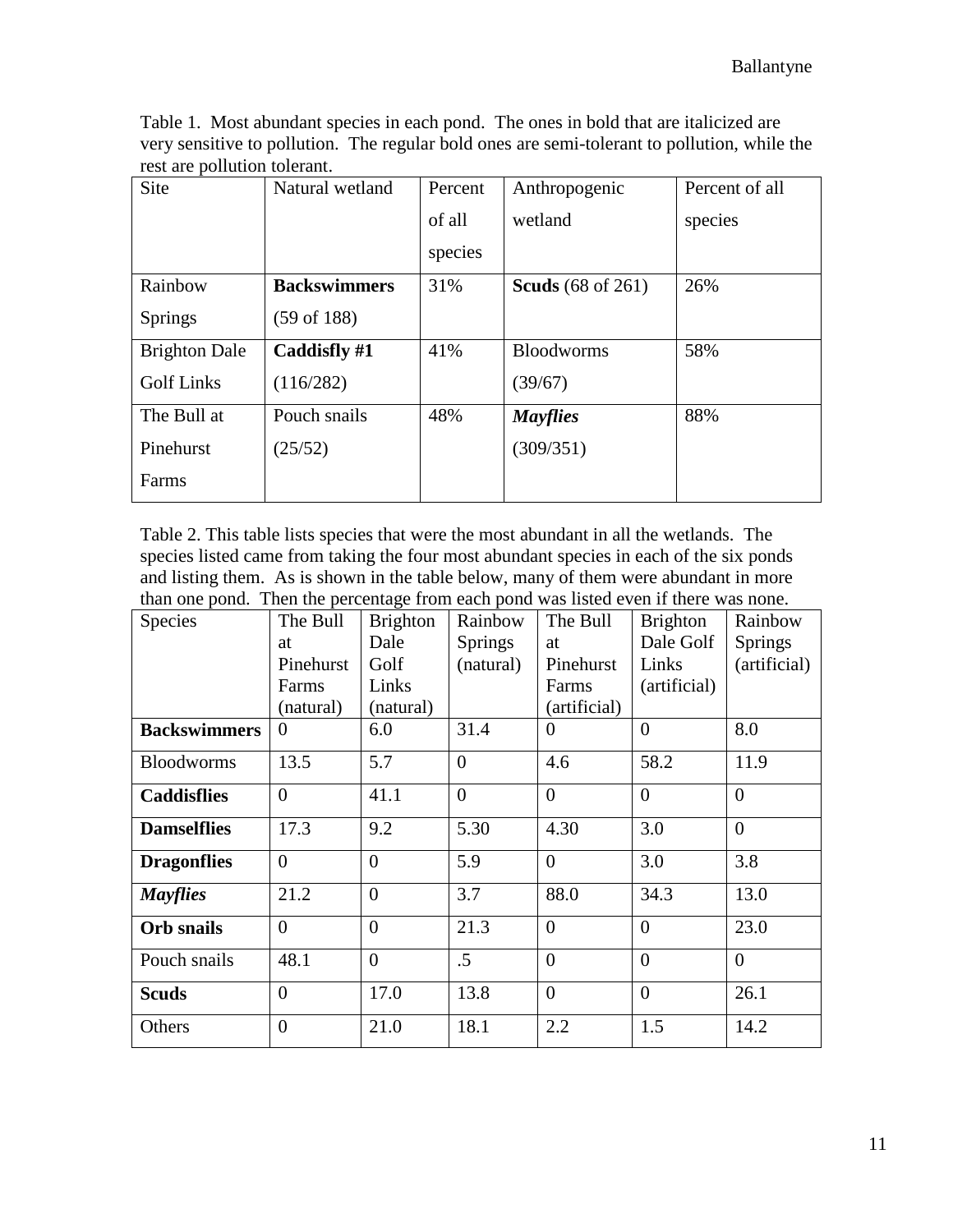





Figure 3. Shows the relative proportion of the ten most common species at the three sites. The ones on the left represent the natural wetlands and the ones on the right represent the artificial ones at each site.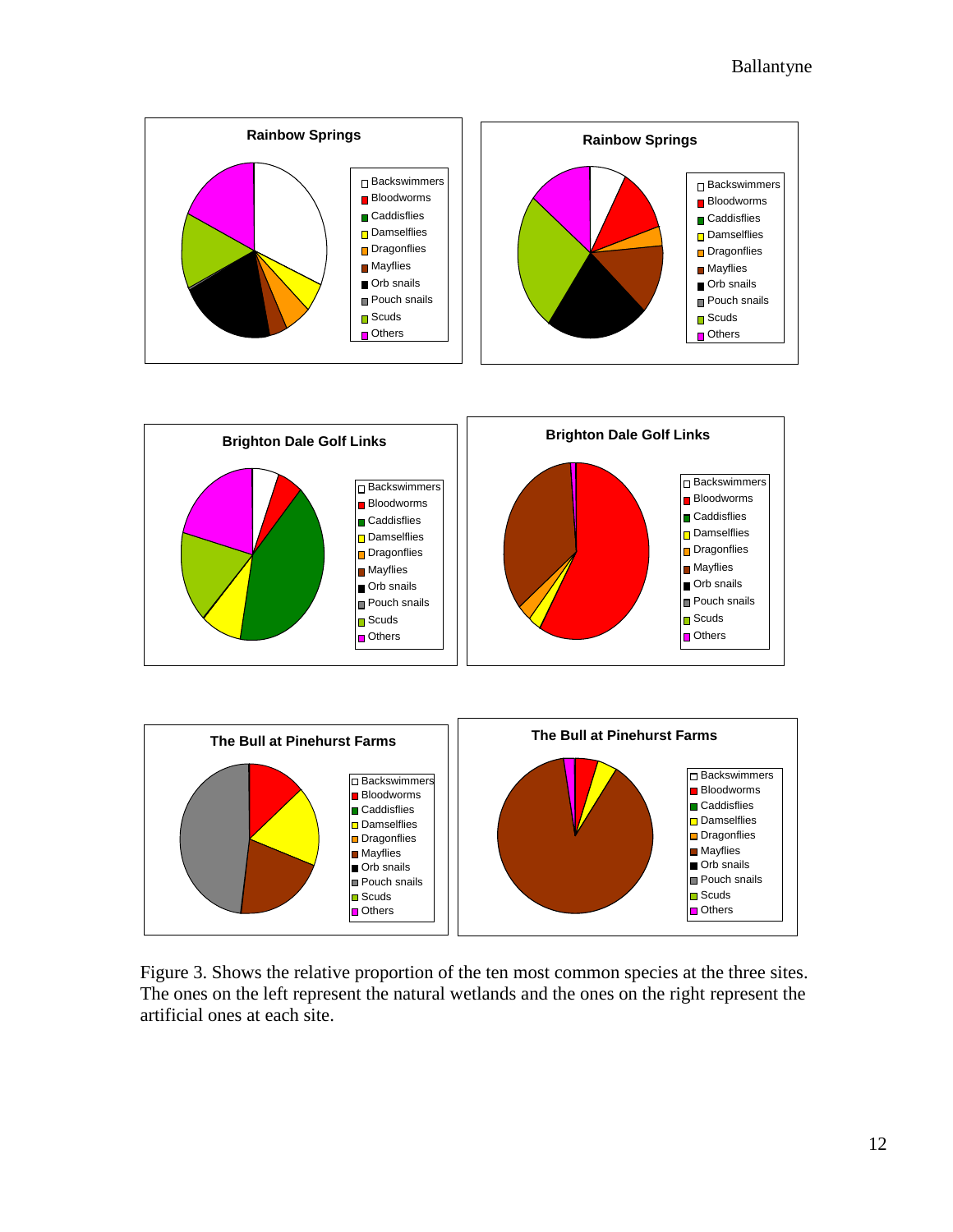#### **Discussion**

Natural wetlands had a higher average biodiversity than the artificial wetlands suggesting that these two types of wetlands are not equivalent. The only artificial wetland that had a higher biotic index than of any of the natural wetlands was the one sampled at Rainbow Springs, which is the oldest site with the longest time for other plants and macroinvertebrates to colonize and become established in the system. The artificial wetland also has other wetlands and creeks that attach to it and those attach to wooded areas. This allows wildlife species that are not likely to cross an open turfdominated area, frequently occupied by humans, to more likely use the area. Frogs, for example, can reproduce if there is an adjacent forest or woodland, because many species of frogs move between wooded uplands, where they spend much of the year and where they breed (Woolbright 2003).

The next oldest of the other two artificial wetlands, the one at Brighton Dale Golf Links, had a higher biotic index than the artificial wetland at The Bull at Pinehurst farms. This is likely due to the fact that the one at the Bull was constructed in 2000 whereas the one at Brighton Dale was constructed thirty years earlier. They are both similar in size, although the one at Brighton Dale has a grassy island in the center. The one at the Bull at Pinehurst Farms in Sheboygan was about one foot below normal because of the dry weather in the summer and fall of 2007.

There were a few species that were only found in the wetlands with higher biotic indices which were the two at Rainbow Springs and the natural one at Brighton Dale. One of them was orb snails which were only present in the two wetlands at Rainbow Springs. According to the Wisconsin DNR, orb snails live in clean, quiet waters (Wade 2004). Backswimmers and scuds were only present in two of the natural wetlands and one artificial wetland. However, the three ponds they were present in were the ones with the highest species richness and biodiversity indices. Damselflies were found mainly in the natural wetlands, although there were also some in two of the artificial wetlands. According to the EPA's *Biological Indicators of Health* (September 2007), scuds and damselfies are moderately tolerant benthos. This explains why scuds and damselflies are found mainly in natural wetlands, although the highest percentage of scuds was 26.1% in an artificial one at Rainbow Springs.

13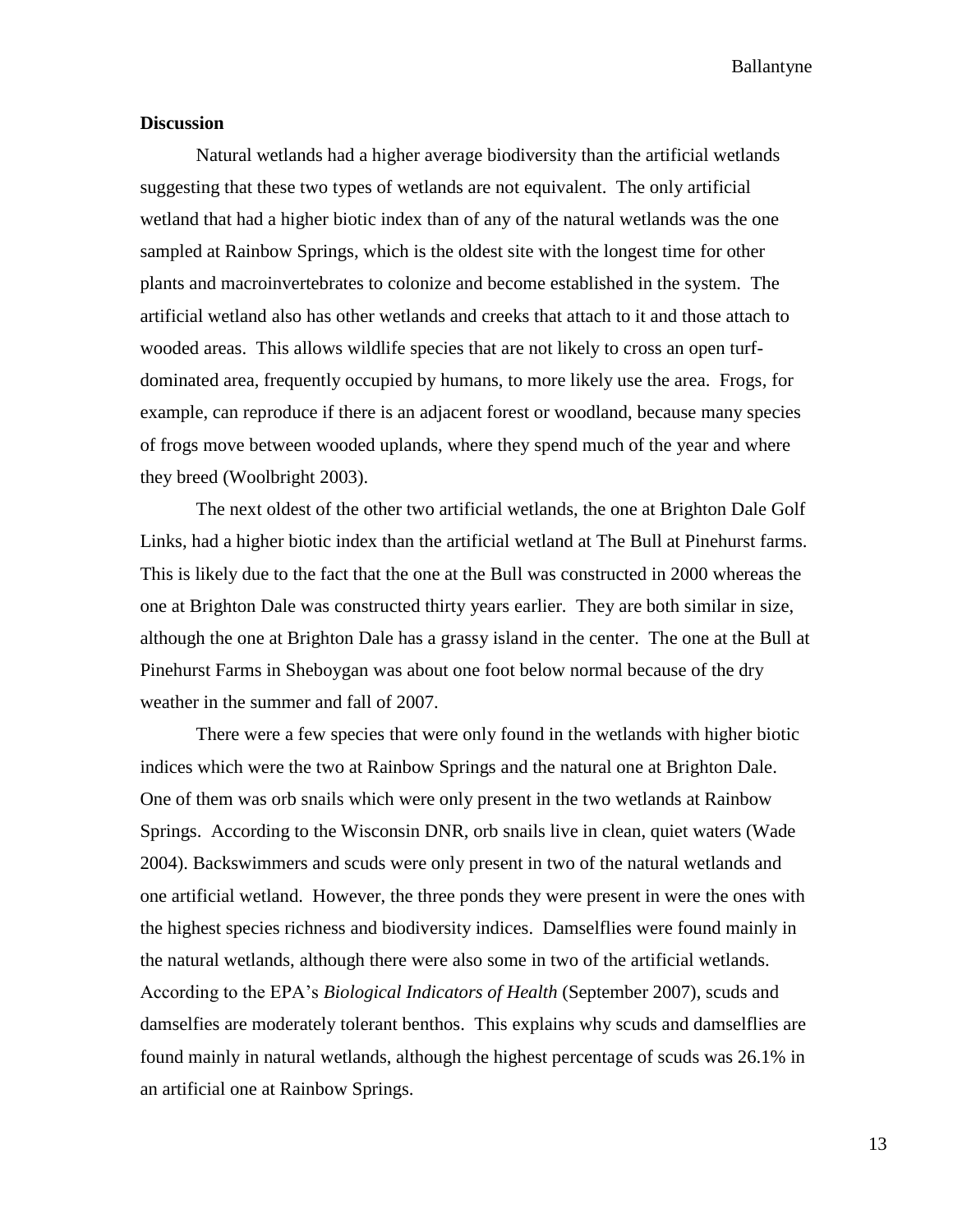Mayflies, according to the EPA, are sensitive benthos. However, Figures 4 and 5 show that mayflies (brown) were found mainly in the artificial wetlands. At the Bull at Pinehurst Farms, they comprised approximately 88% of the population (shown in Table 1) in the artificial wetland. This is probably due to all the nutrients from the golf hole, bordering approximately sixty percent of the hole, running off into the pond and creating algae blooms, which mayflies feed on. Consequently, the natural wetland with the most mayflies was at the Bull at Pinehurst Farms.

The less sensitive invertebrates were mostly found in the artificial wetlands. For example, bloodworms were the dominant species in the artificial pond at Brighton Dale, and they were present in the other three lower diverse wetlands. They are aquatic *Diptera* which are generally found in soft mud bottoms, and when present in high numbers are considered indicators of very poor water quality (EPA 2007). The chemical that makes them red helps them get oxygen when they are in the benthos. The chemical is hemoglobin, just like in our blood. Their dominance in the artificial wetlands is illustrated in Figure 4, where they are shown in the right column in the color red. Figure 4 shows how they were also present in the two of the natural wetlands but not as dominant.

Pouch snails, which made up about half the sample in the natural wetland at the Bull at Pinehurst Farms, generally indicate nutrient enriched conditions and poor water quality (EPA 2007). The natural wetland they were found in has two golf holes bordering about one-half of the wetland. This may lead to loads of nutrients, not filtered yet, entering the wetland.

As expected, the natural wetlands had a higher biodiversity index and a higher species richness average. The largest natural wetland, the wetland at Brighton Dale, would supposedly have the highest species richness. It ended up having one less species than the natural one at Rainbow Springs, however. Another unique result was the natural wetland at the Bull at Pinehurst Farms had fewer species (a lower species richness) than did the man-made one at the Bull, although its biodiversity index was still greater. This may be due to the fact that the man-made one is slightly larger. The larger the wetland area, the greater its ability to sustain a diversity of species (Libby 2004). The exception to this rule is vernal pools, which, by definition, are small, seasonal wetlands. These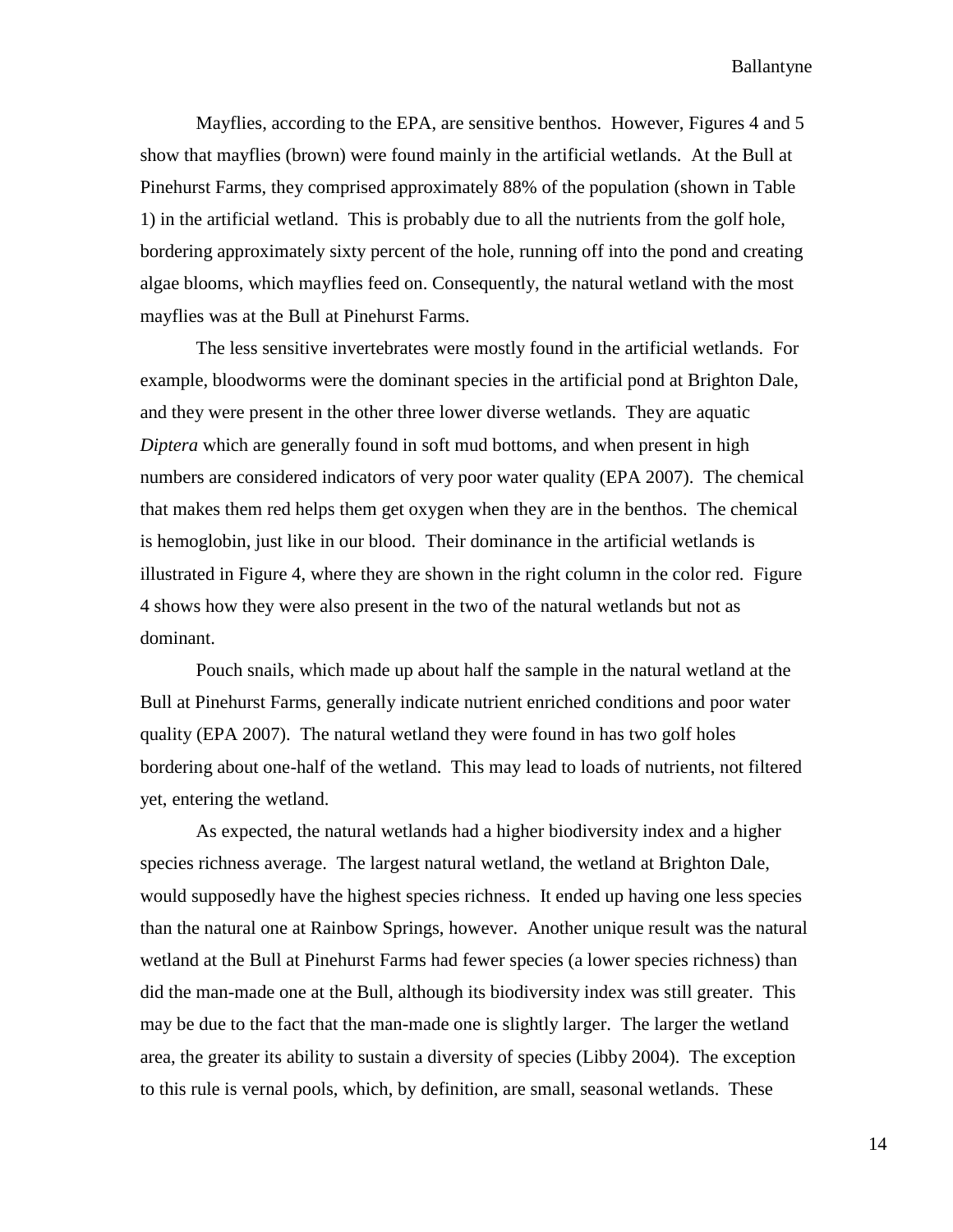small wetlands are extremely valuable to amphibians because of their small size and lack of fish predators. Many reptiles and amphibians use seasonal wetlands for breeding (Gibbons 2001 as cited by Libby 2004).

The artificial wetlands, however, were not significantly different. I would have had a much lower standard deviation if I had taken four samples from each pond consisting of one Ekman and one dip net and then taken the average Shannon index of the four samples.

I chose biological assessment over traditional chemical measures. Although chemical measures of water quality are useful to help determine sources of wetlands contamination, they do not provide information about acute or long-term impacts on aquatic life and wildlife. Chemical water samples serve as a "snapshot in time", since chemical concentrations measured may be highly variable from day to day depending on such factors as the timing of discharges, amount of recent precipitation and water flow patterns (Bureau of Land & Water Quality 2005). Therefore, water samples alone might be misleading and fail to detect sporadic contaminants that may have entered and can damage wetland ecosystems. Also, chemical sampling is not useful to evaluate certain types of wetland impacts, such as the presence of invasive species.

Information about wetland plant and animal communities is especially valuable as an indication of both water quality and overall wetland health. Unlike physical and chemical measures, biological communities integrate the environmental stress over time, since the types and numbers of organisms present reflect the quality of their surroundings. Biological assessment provides a direct, objective measure of wetland condition and can be used to evaluate impacts from a variety of human activities. There are several potential uses of wetland bioassessment. They can help detecting ecological damage to wetlands, identifying sources and causes of wetland degradation, measure the success of wetland protection activities and restoration projects, study ecological links between wetlands and other water bodies, improve wetland management and regulatory tools, and track wetland condition over time (Bureau of Land & Water Quality 2005).

Historically, wetlands have been viewed as something to eliminate in the development of a golf course. Therefore, golf courses wetlands, lakes, and streams overall have been changed from thriving habitats into manicured "water features." This

15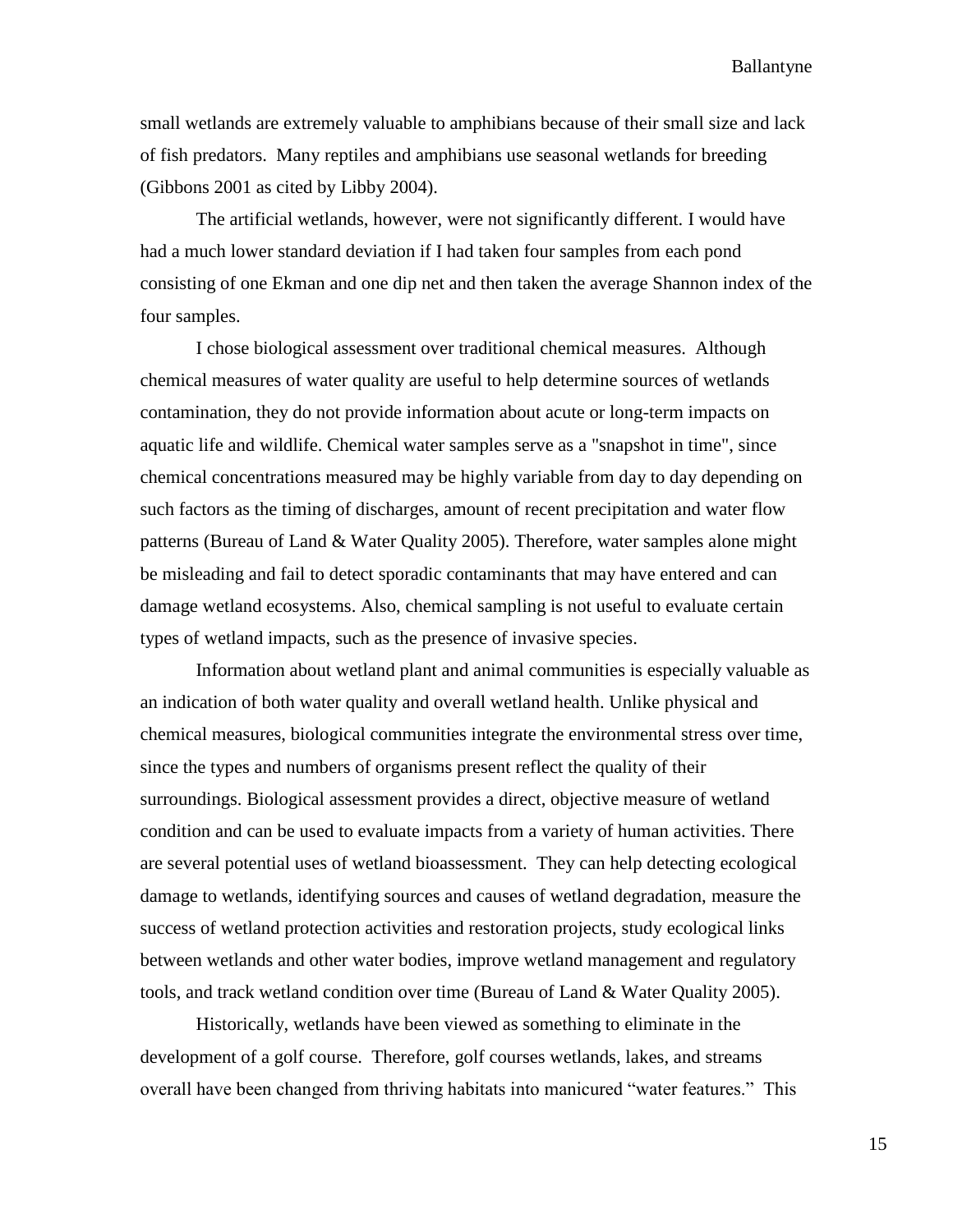is important since it takes away vegetated buffer areas which are areas around the edge of a water body specifically maintained with plants that will reduce storm water flow and potential pollution from runoff. The plants in a vegetated buffer take up nutrients, trap sediments, reduce erosion, and slow down water as it moves from the land into a pond. For most wetlands, a minimum of twenty-five feet should be used as a buffer width (Libby 2004). In the past, course superintendents had received little or no training on how to manage them, other than how to eliminate plants and wildlife (Libby 2004).

Another problem with golf course wetlands are that high levels of fertilizers can cause eutrophication and pesticides can impact wildlife. This is evident even in the natural wetlands on golf courses. The biodiversity samples of four natural wetlands, which were not on any golf courses, sampled in my aquatic ecology class, all had diversity indices greater than all the golf course wetlands, except for one which had an index of 1.994 (the highest golf course one was 1.998). They are shown in Figure 12 under Appendix F. The species richness in all of the "wild" wetlands was twenty-two or greater, whereas the greatest richness for any golf course wetland was sixteen. This shows that it is best for a natural wetland to be left as it currently is.

An interesting observation was that caddisflies, which are moderately tolerant, composed of two-fifths of the population in the natural wetland at Brighton Dale. However, they were not found in any other wetland sampled. According to Wade (2004), some species of caddisflies build homes of leaves or twigs; others use tiny stones, and some are free-living. Some caddisflies live in temporary stagnant ponds while other types will only live in swift streams. All caddisflies, however, eat plants and some catch tiny bits of plants by building a net to trap food as it drifts past (Wade 2004). At the natural wetland at Brighton Dale, there are woods at one end, there are cattails all the edge and near the middle. In between the cattails, the water is deep and not as stagnant. The ecology and limnology of the wetland seems to suit the needs of caddisflies.

In order for us to keep high levels of biodiversity in our wetlands, we definitely need to keep our natural wetlands, whether or not we add artificial wetlands. It is better to construct an artificial wetland than none at all because of all the wetlands already lost, but one of the many drawbacks to artificial wetlands is their high construction costs.

The average cost of a created wetland, for example, is forty-thousand per acre, not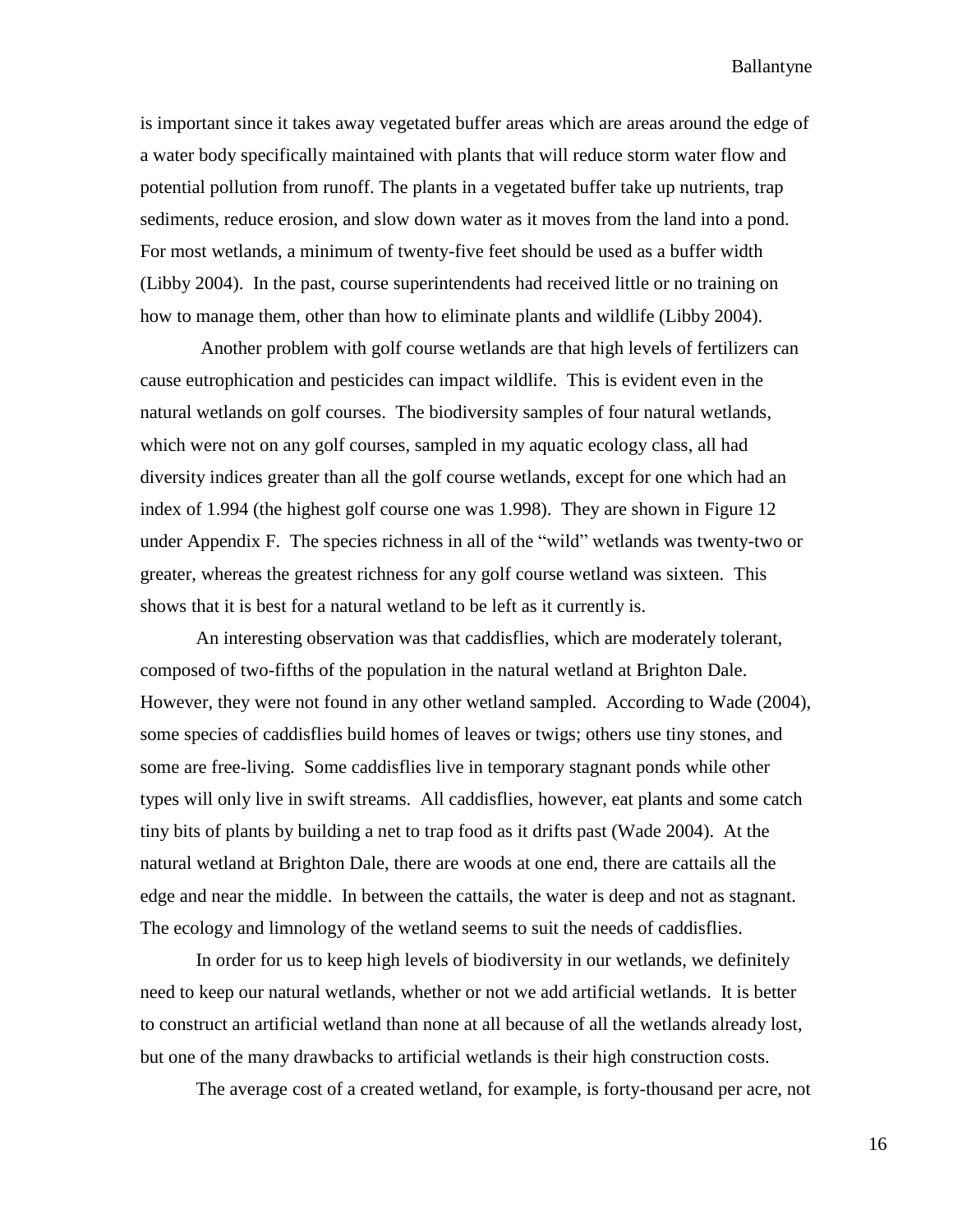including the cost of the land (MI DEQ 2007). Therefore, focusing on wetland protection by avoiding land alteration in and near existing wetlands is not only better for a community's environmental health, it is better for the budget as well.

Most studies suggest that there is much room for improvement in the building of wetlands. Maguire in 1985 (cited by Mitsch 1996) used area, vegetative cover, and implementation of permit conditions to estimate migration success in Virginia and found that only fifty percent of twenty-three mitigation wetlands were "successful." In most unsuccessful cases, the mitigation project had been implemented. Another study done by Reimold and Cobler in 1985 (cited by Mitsch 1996) conducted for the U.S. EPA gave similar results. Glubiak et al. (1986) and Quammen (1986) (cited by Mitsch 1996) both suggested the need for better management of mitigation wetlands. Additionally Glubiak et al. (1986) predicted that while the protection of wetlands through a permit process – Section 404 of the Clean Water Act enacted by the U.S. Congress in 1972 – was somewhat effective, it would not prevent wetland area losses as effectively as it should.

In 1991, Erwin (cited by Mitsch 1996), found that of forty mitigation projects in south Florida involving wetland creation and restoration, only about half of the required 430 hectares of wetlands had been constructed and that twenty-four of the forty projects were judged as incomplete or failed. The most significant problems with the created wetlands were improper water levels and hydroperiod. Hydroperiod means the cyclical changes in the amount or stage of water in an aqueous habitat.

Erwin (1991 as cited by Mitsch 1996) pointed out that several Florida wetlands were considered failures in his Florida study because they lacked suitable hydrology. In so-called "on-site mitigation," wetlands are developed in watersheds near the wetlands being drained or lost; their success is often problematic because of the usual proximity of the mitigation project to a human-altered landscape and the accompanying changes in hydrologic conditions. In these settings, created and restored wetlands can lead to greater water level fluctuations compared to those in more natural settings. Unpredictable and rapidly fluctuating hydrology can lead to washouts, scouring, planting failure, and macroinvertebrate emigration, leading to decreased biodiversity and even loss of water quality function.

More recently, however, stricter government regulations, changes in the attitude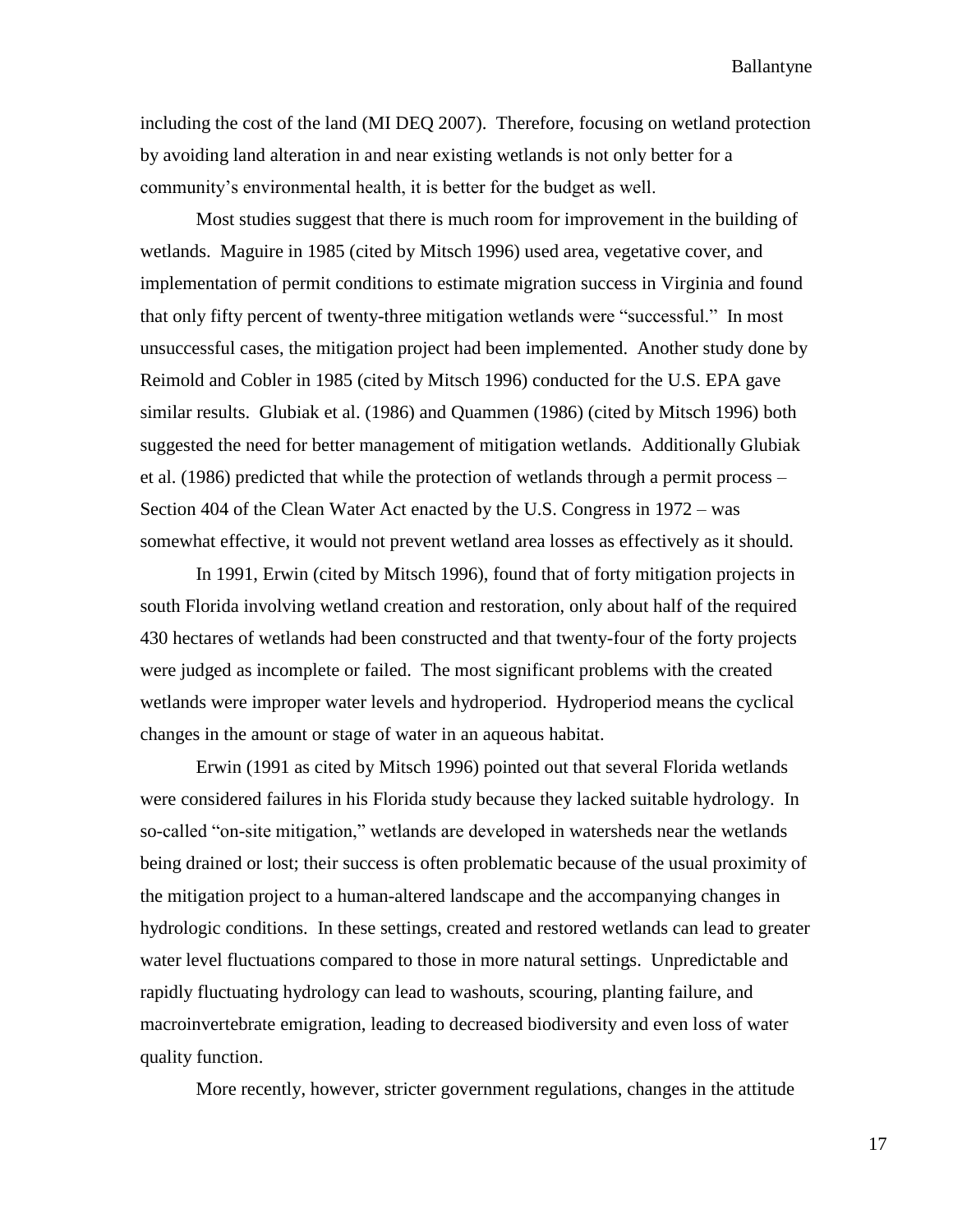within the golf industry, and both criticism from and collaboration with the environmental community have led the golf industry in taking a closer perspective on its status of environmental issues. The main question facing the golf communities today is how to move the industry forward in a way that not only does no harm, but that may actually have some benefits in terms of integrating environmental attributes, including fully functioning wetlands, into golf course design and management. One of the best ways to do this is to keep maintain natural wetlands and but when creating new wetlands, establish corridors with natural areas and establish buffers around all wetlands.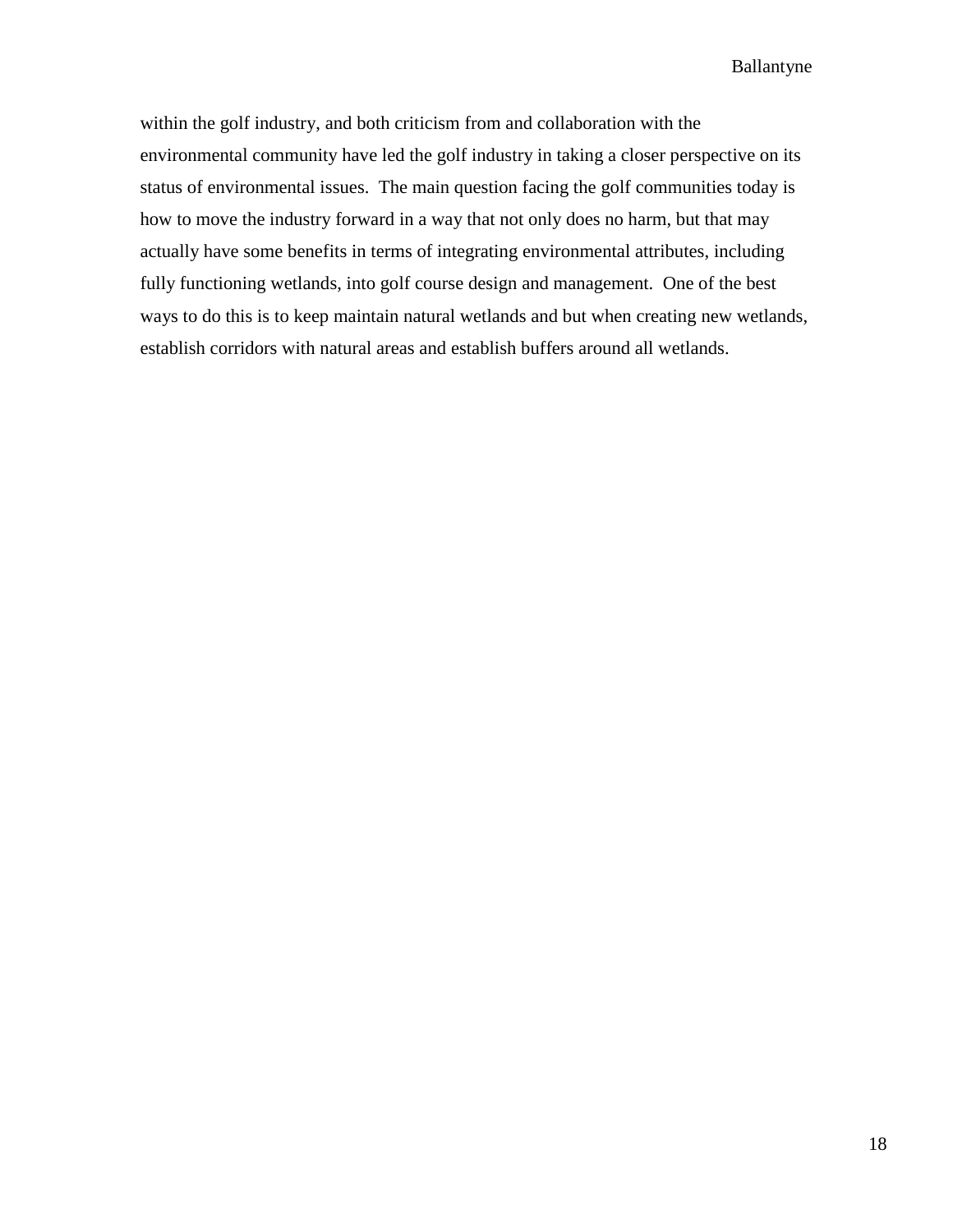## **Appendix A**

Rainbow Springs Data

Weather: Mostly Cloudy, 75 degrees Fahrenheit, and winds WSW around 10 mph

(September 25, 2007)

Mostly cloudy, 65 degrees Fahrenheit, and winds S around 10 mph (October 16, 2007).



Figure 4. Shown above is a natural pond between the  $11<sup>th</sup>$  and  $17<sup>th</sup>$  holes at Rainbow Springs Golf Course in Mukwonago, Wisconsin.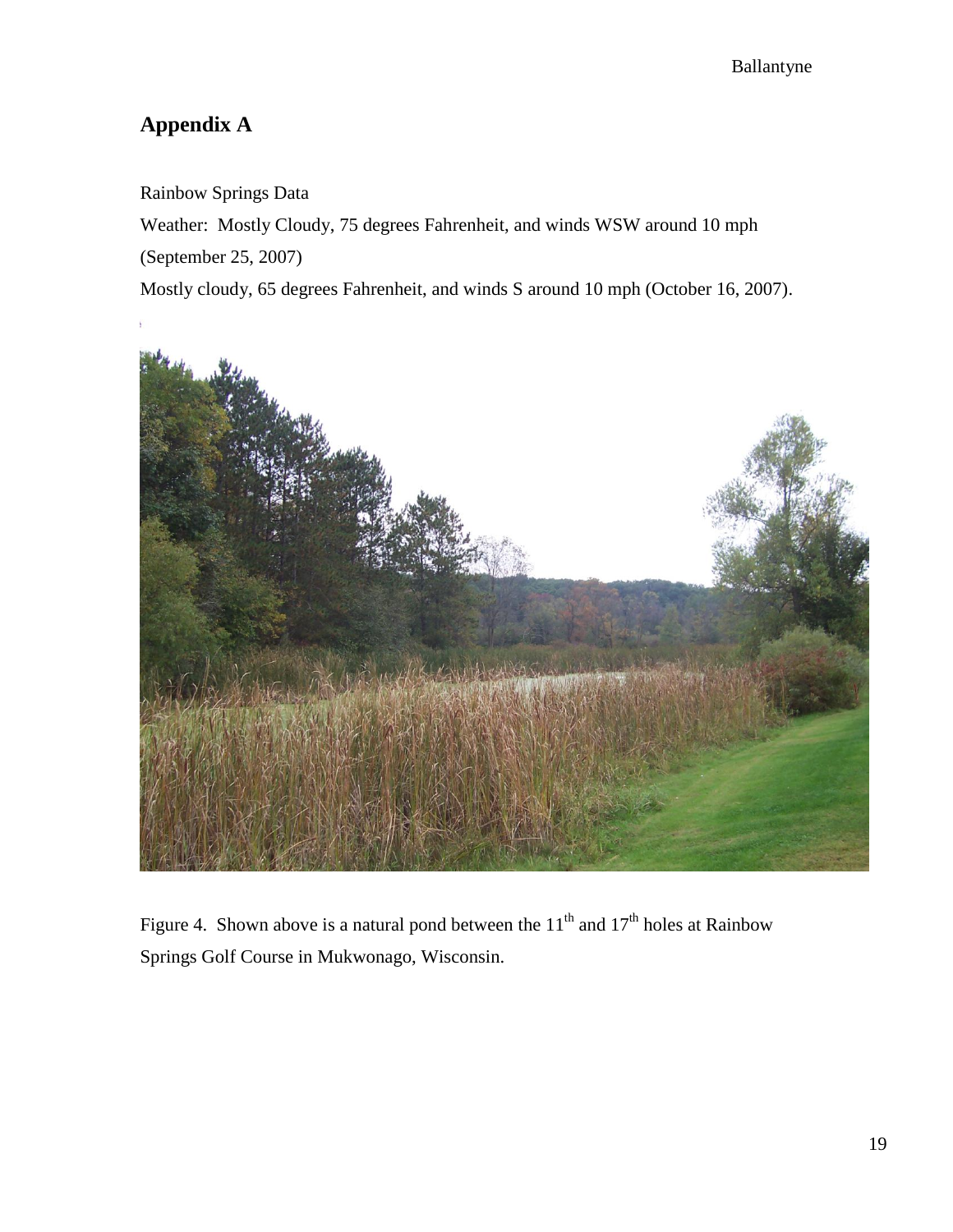|                         | $#$ of<br>species | Proportion<br>of total<br>species | In $p_i$ | $-(p_i \ln p_i)$ |
|-------------------------|-------------------|-----------------------------------|----------|------------------|
| Ostracods               | Present           |                                   |          |                  |
| Copepods                | Present           |                                   |          |                  |
| <b>Backswimmers</b>     | 59                | 0.314                             | $-1.159$ | $-0.364$         |
| Tadpoles                | $\mathbf{1}$      | 0.005                             | $-5.236$ | $-0.028$         |
| Leeches                 | $\overline{2}$    | 0.011                             | $-4.543$ | $-0.048$         |
| Orb snails              | 40                | 0.213                             | $-1.548$ | $-0.329$         |
| Giant water bugs        | $\mathbf{1}$      | 0.005                             | $-5.236$ | $-0.028$         |
| Dragonfly larvae        | 11                | 0.059                             | $-2.839$ | $-0.166$         |
| Crawling water beetle   | $\mathbf{1}$      | 0.005                             | $-5.236$ | $-0.028$         |
| Water mites             | 9                 | 0.048                             | $-3.039$ | $-0.145$         |
| <b>Bloodworms</b>       | 18                | 0.096                             | $-2.346$ | $-0.225$         |
| Damselfly nymph         | 10                | 0.053                             | $-2.934$ | $-0.156$         |
| Scuds                   | 26                | 0.138                             | $-1.978$ | $-0.274$         |
| Water scavenging beetle | $\overline{2}$    | 0.011                             | $-4.543$ | $-0.048$         |
| Pouch snail             | $\mathbf{1}$      | 0.005                             | $-5.236$ | $-0.028$         |
| Mayfly nymph            | $\overline{7}$    | 0.037                             | $-3.291$ | $-0.123$         |
| Total                   | 188               | 1.000                             |          | 1.989            |

Shannon biodiversity index for the natural wetland shown in Figure 4.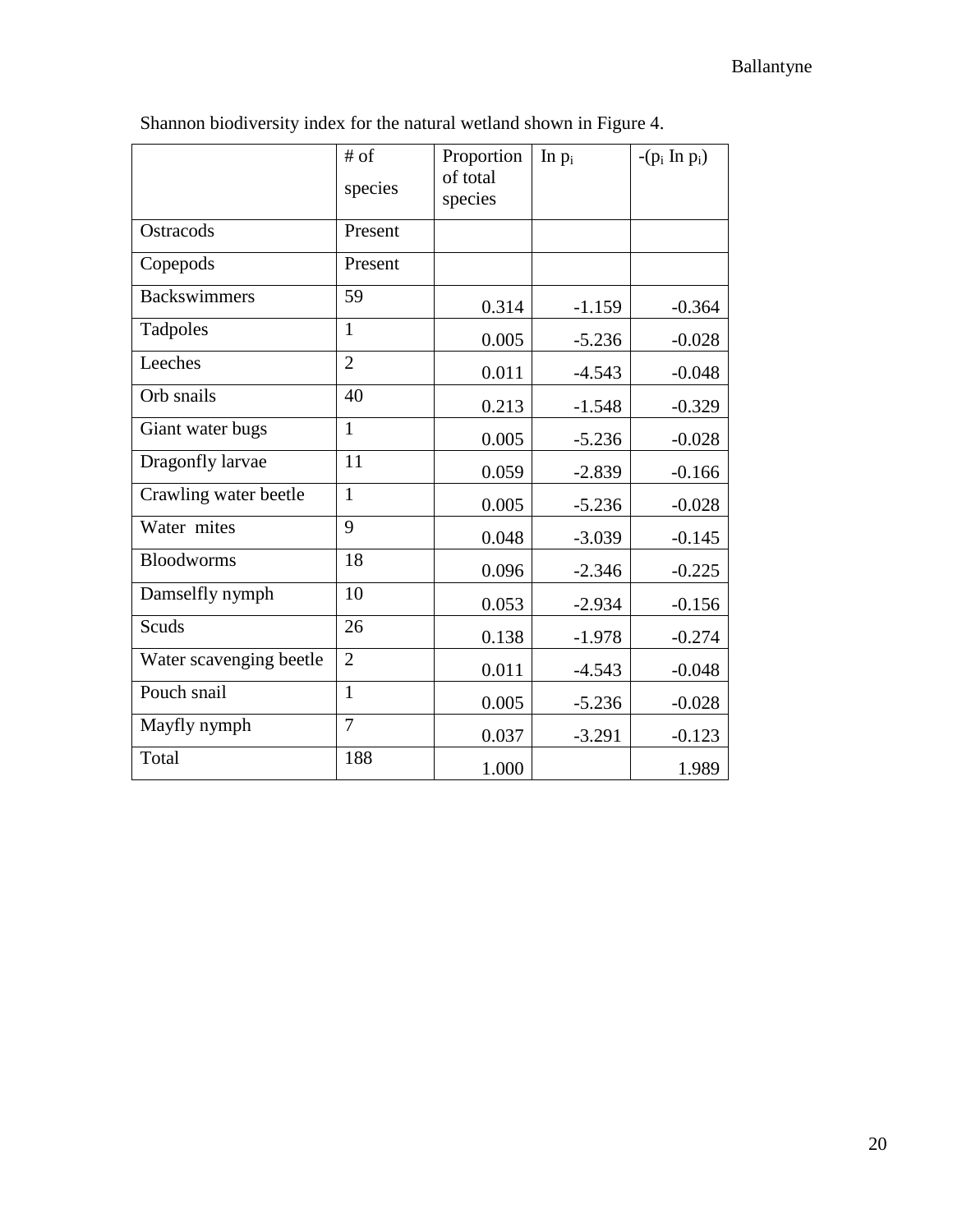

Figure 5. A man-made pond at Rainbow Springs.



Figure 6. This map shows how the artificial wetland at Rainbow Springs has a several wetlands all interconnected be creeks. There are woods at the ends of the corridor.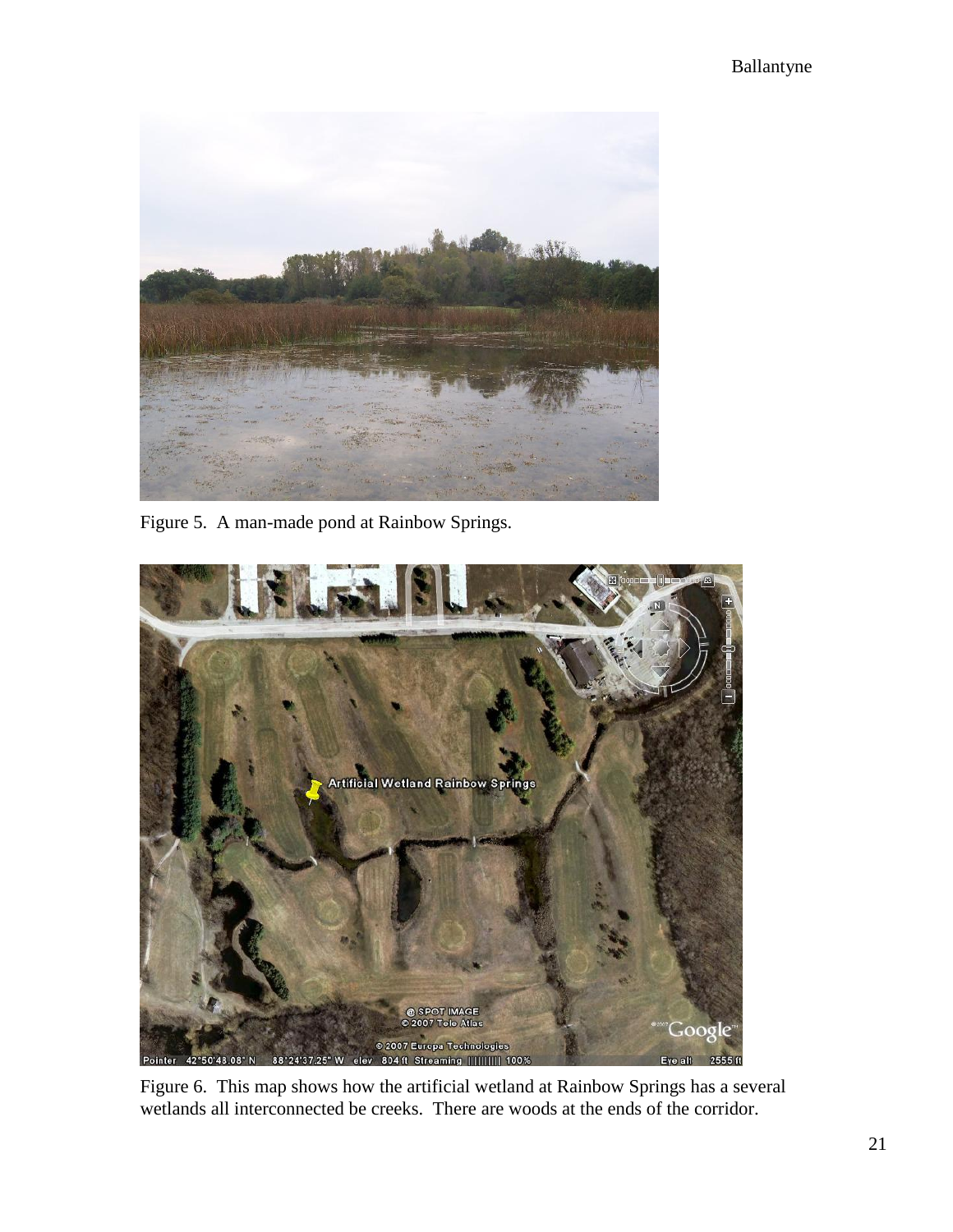|                     | # of species   | Proportion | In $p_i$ | $-(p_i \text{ In } p_i)$ |
|---------------------|----------------|------------|----------|--------------------------|
|                     |                | of total   |          |                          |
|                     |                | species    |          |                          |
| <b>Bloodworms</b>   | 31             | 0.119      | $-2.131$ | $-0.253$                 |
| Mayfly nymph        | 34             | 0.130      | $-2.038$ | $-0.266$                 |
| Damselfly           | 24             | 0.092      |          |                          |
| nymph               |                |            | $-2.386$ | $-0.219$                 |
| Ostracods           | present        |            |          |                          |
| Copepods            | present        |            |          |                          |
| Aquatic             | $\overline{2}$ | 0.008      |          |                          |
| Sowbogs             |                |            | $-4.871$ | $-0.037$                 |
| Dragonfly larvae    | 10             | 0.038      | $-3.262$ | $-0.125$                 |
| Waterscavenging     | 3              | 0.011      |          |                          |
| beetle              |                |            | $-4.466$ | $-0.051$                 |
| <b>Backswimmers</b> | 21             | 0.080      | $-2.520$ | $-0.203$                 |
| Water mites         | 3              | 0.011      | $-4.466$ | $-0.051$                 |
| Orb snails          | 60             | 0.230      | $-1.470$ | $-0.338$                 |
| Leeches             | 3              | 0.011      | $-4.466$ | $-0.051$                 |
| Scuds               | 68             | 0.261      | $-1.345$ | $-0.350$                 |
| Tadpoles            | 1              | 0.004      | $-5.565$ | $-0.021$                 |
| Crayfish            | $\mathbf{1}$   | 0.004      | $-5.565$ | $-0.021$                 |
| Total               | 261            |            |          | 1.998                    |

Shannon biodiversity index of the man-made pond shown in Figure 5 at Rainbow.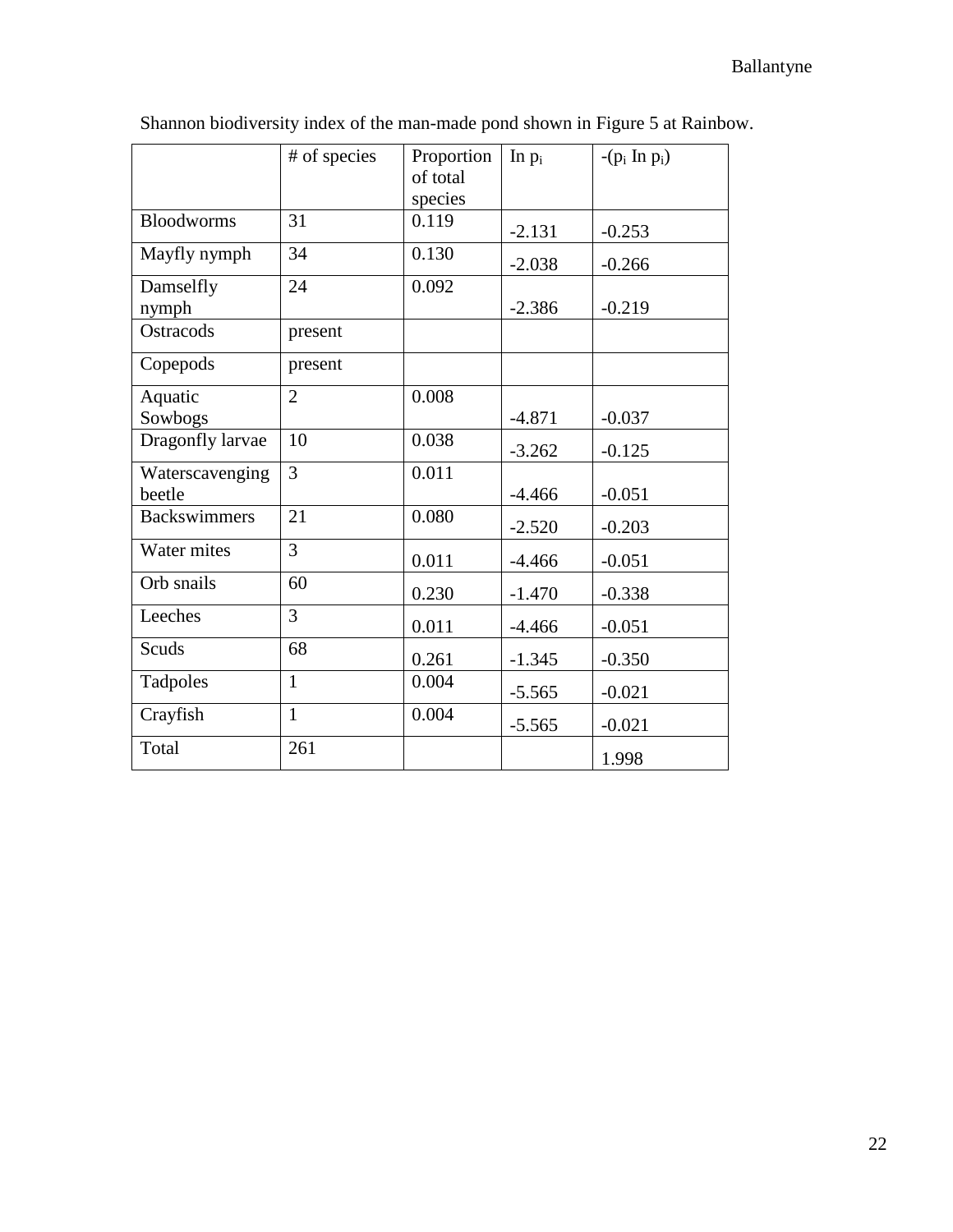### **Appendix B**

Brighton Dale Golf Links Data

Weather: Mostly Cloudy with fog, 60 degrees Fahrenheit, and winds S around 10 mph (October 2, 2007)

Turning sunny, 50 degrees Fahrenheit and winds out of the NW around 15 mph (October 31, 2007)



Figure 7. A large natural wetland at Brighton Dale Golf Links in Kenosha county.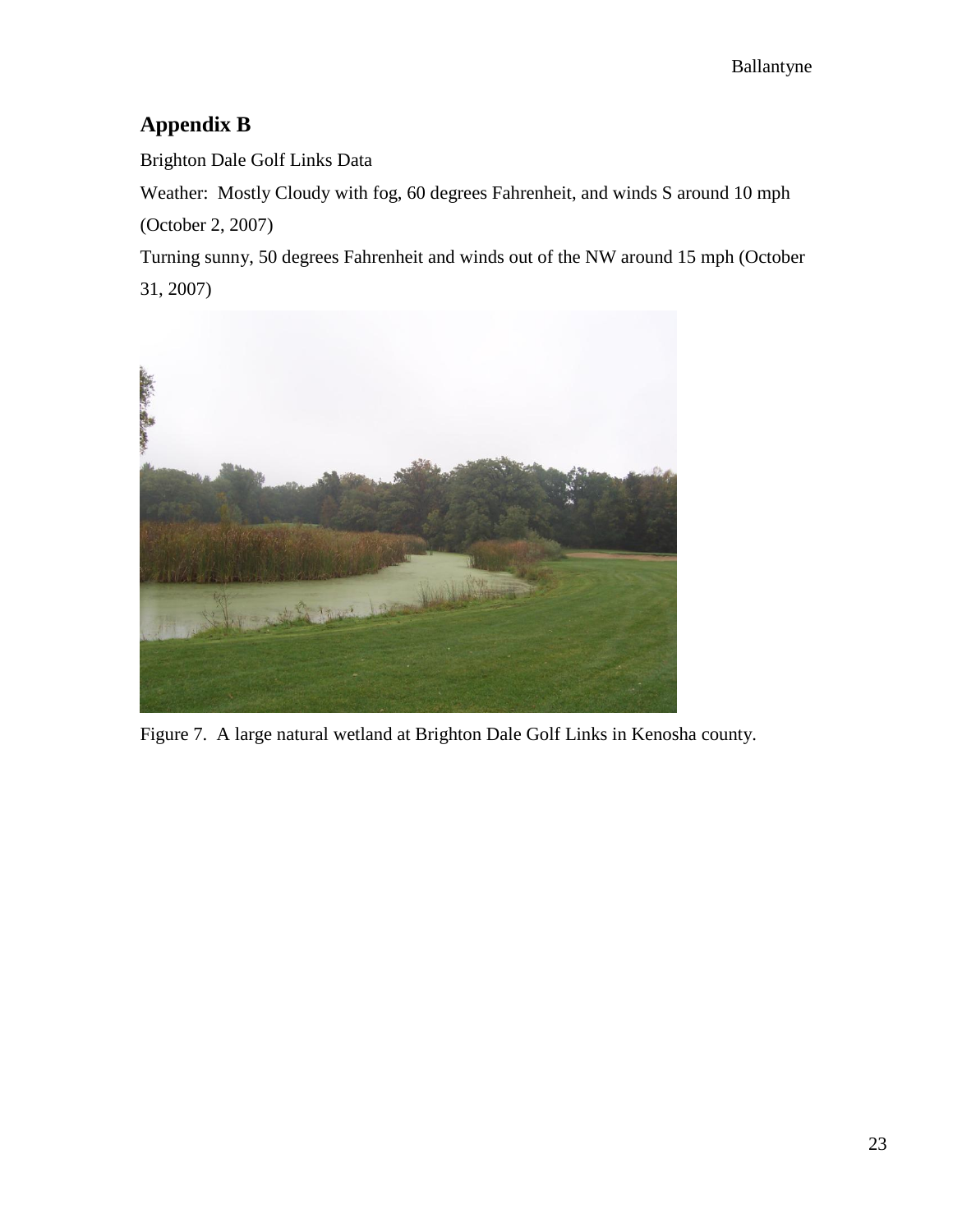|                         | # of species   | Proportion<br>of total<br>species | In $p_i$ | $-(p_i \ln p_i)$ |
|-------------------------|----------------|-----------------------------------|----------|------------------|
| Ostracods               | present        |                                   |          |                  |
| Caddisfly #1            | 116            | 0.411                             | $-0.888$ | $-0.365$         |
| Caddisfly #2            | 1              | 0.004                             | $-5.642$ | $-0.020$         |
| Dragonfly larva         | $\overline{4}$ | 0.014                             | $-4.256$ | $-0.060$         |
| <b>Bloodworms</b>       | 16             | 0.057                             | $-2.869$ | $-0.163$         |
| Damselfly nymph         | 26             | 0.092                             | $-2.384$ | $-0.220$         |
| Water mites             | 26             | 0.092                             | $-2.384$ | $-0.220$         |
| Scuds                   | 48             | 0.170                             | $-1.771$ | $-0.301$         |
| Mayfly                  | 20             | 0.071                             | $-2.646$ | $-0.188$         |
| <b>Backswimmer</b>      | 17             | 0.060                             | $-2.809$ | $-0.169$         |
| Gilled snails           | $\overline{2}$ | 0.007                             | $-4.949$ | $-0.035$         |
| Green sunfishes         | $\overline{2}$ | 0.007                             | $-4.949$ | $-0.035$         |
| Tadpoles                | $\overline{2}$ | 0.007                             | $-4.949$ | $-0.035$         |
| Catfish                 | $\mathbf{1}$   | 0.004                             | $-5.642$ | $-0.020$         |
| <b>Fingernail Clams</b> | $\mathbf{1}$   | 0.004                             | $-5.642$ | $-0.020$         |
| Total                   | 282            |                                   |          | 1.852            |

Shannon biodiversity for the natural wetland shown in Figure 7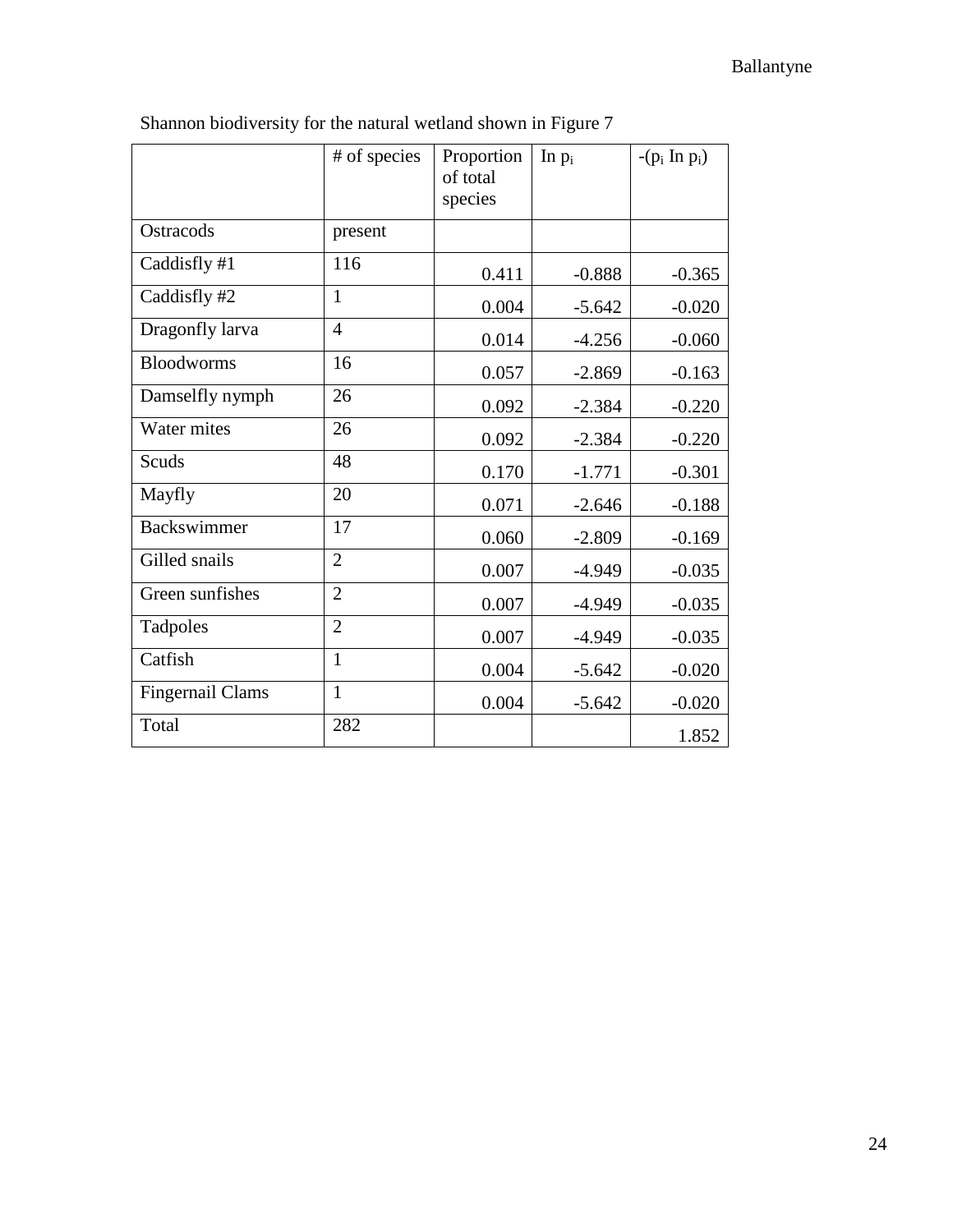

Figure 8. A man-made pond at Brighton Dale Golf Links.

|                   | # of species   | Proportion<br>of total<br>species | In $p_i$ | $p_i$ In $p_i$ |
|-------------------|----------------|-----------------------------------|----------|----------------|
| Dragonfly larvae  | $\overline{2}$ | 0.030                             | $-3.512$ | $-0.105$       |
| <b>Bloodworms</b> | 39             | 0.582                             | $-0.541$ | $-0.315$       |
| Ostracods         | present        |                                   |          | 0.000          |
| Mayfly nymph      | 23             | 0.343                             | $-1.069$ | $-0.367$       |
| Copepods          | present        |                                   |          | 0.000          |
| Damselfly nymph   | $\overline{2}$ | 0.030                             | $-3.512$ | $-0.105$       |
| Threadworm        |                | 0.015                             | $-4.205$ | $-0.063$       |
| Total             | 67             |                                   |          | 0.954          |

Shannon biodiversity for the pond shown in Figure 8.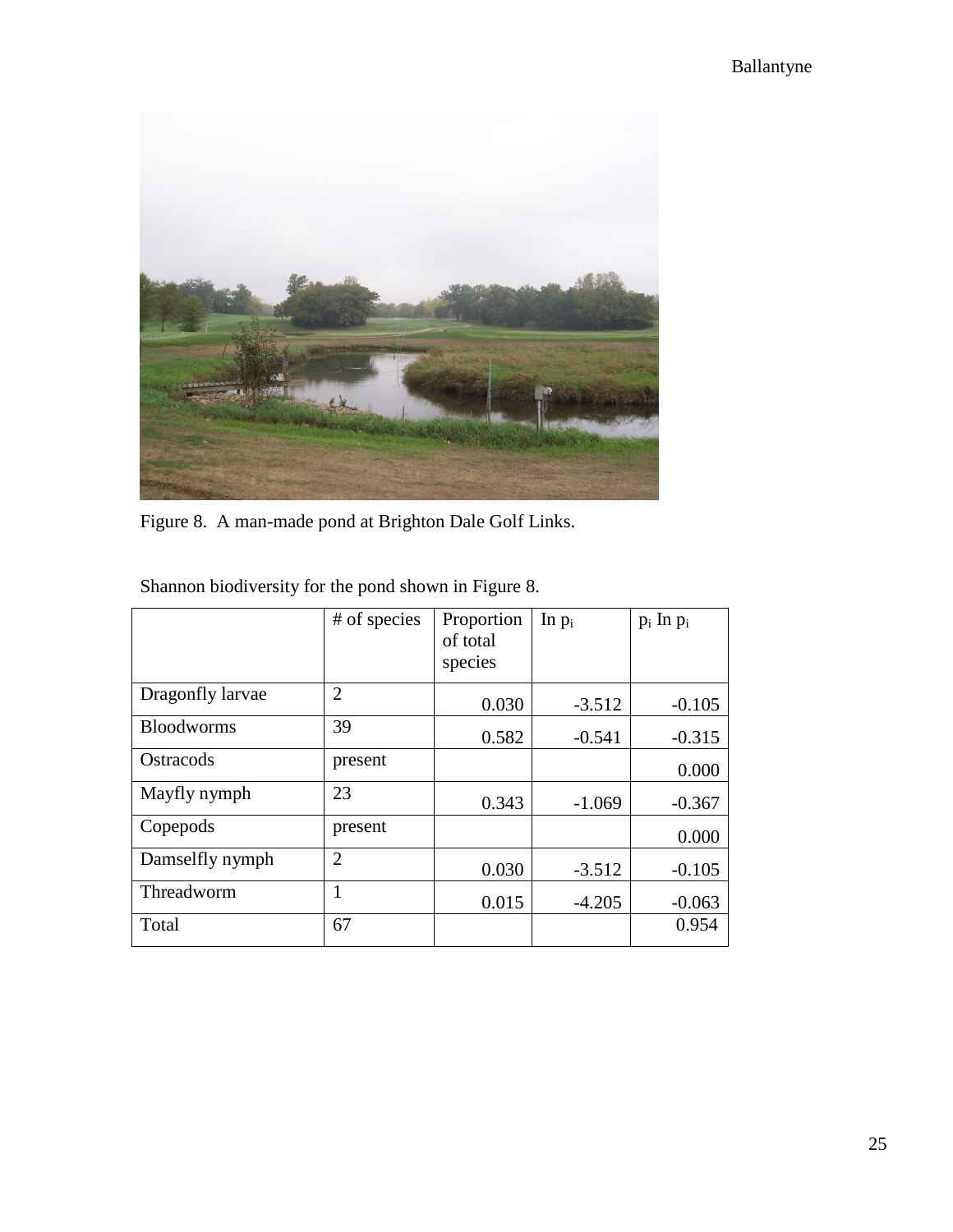## **Appendix C**

The Bull at Pinehurst Farms

Weather: Partly Clouds, 55 degrees Fahrenheit, and winds W around 20 mph (October 17, 2007).



Figure 9. A large natural wetland at The Bull at Pinehurst Farms in Sheboygan County. Photo Courtesy of The Bull at Pinehurst Farms (www.golfthebull.com)

|                   | # of species | Proportion<br>of total<br>species | In $p_i$ | $-(p_i \text{ In } p_i)$ |
|-------------------|--------------|-----------------------------------|----------|--------------------------|
| Ostracods         | present      |                                   |          |                          |
| Mayfly nymph      | 11           | 0.212                             | $-1.553$ | $-0.329$                 |
| <b>Bloodworms</b> | 7            | 0.135                             | $-2.005$ | $-0.270$                 |
| Damselfly nymph   | 9            | 0.173                             | $-1.754$ | $-0.304$                 |
| Pouch snails      | 25           | 0.481                             | $-0.732$ | $-0.352$                 |
| Total             | 52           |                                   |          | 1.254                    |

Shannon biodiversity for the natural wetland shown in Figure 9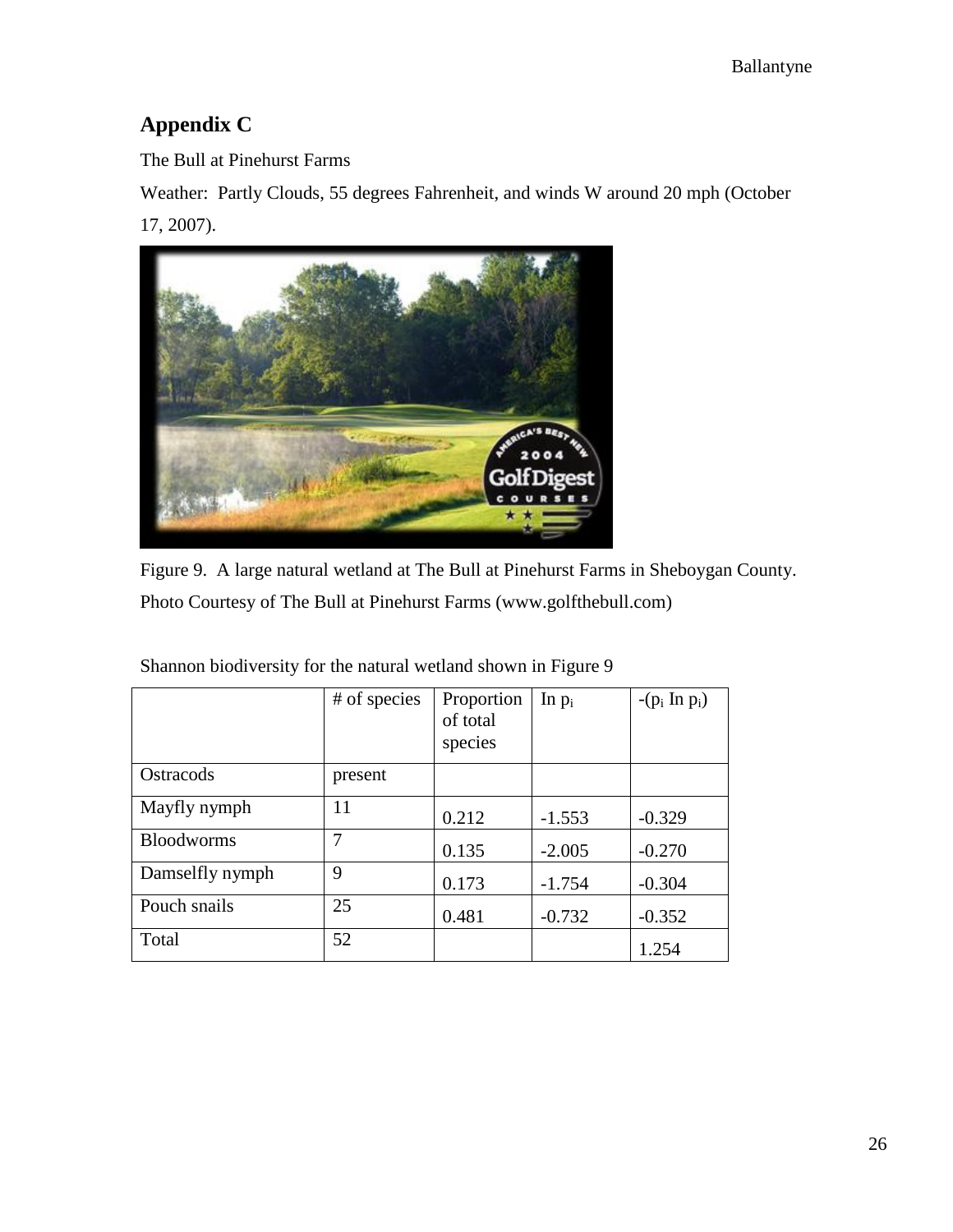

Figure 10. A man-made pond at The Bull at Pinehurst Farms.

|                            | # of species   | Proportion<br>of total<br>species | In $p_i$ | $p_i$ In $p_i$ |
|----------------------------|----------------|-----------------------------------|----------|----------------|
| Damselfly nymph            | 15             | 0.043                             | $-3.153$ | $-0.135$       |
| <b>Bloodworms</b>          | 16             | 0.046                             | $-3.088$ | $-0.141$       |
| Ostracods                  | present        |                                   |          |                |
| Mayfly nymph               | 309            | 0.088                             | $-0.127$ | $-0.112$       |
| Copepods                   | present        |                                   |          |                |
| Water mite                 | $\overline{4}$ | 0.011                             | $-4.474$ | $-0.051$       |
| Midgefly larvae            | $\overline{4}$ | 0.011                             | $-4.474$ | $-0.051$       |
| Water scavenging<br>beetle | 3              | 0.009                             | 4.762    | $-0.041$       |
| Total                      | 351            |                                   |          | 0.530          |

Shannon biodiversity for the pond shown in Figure 10.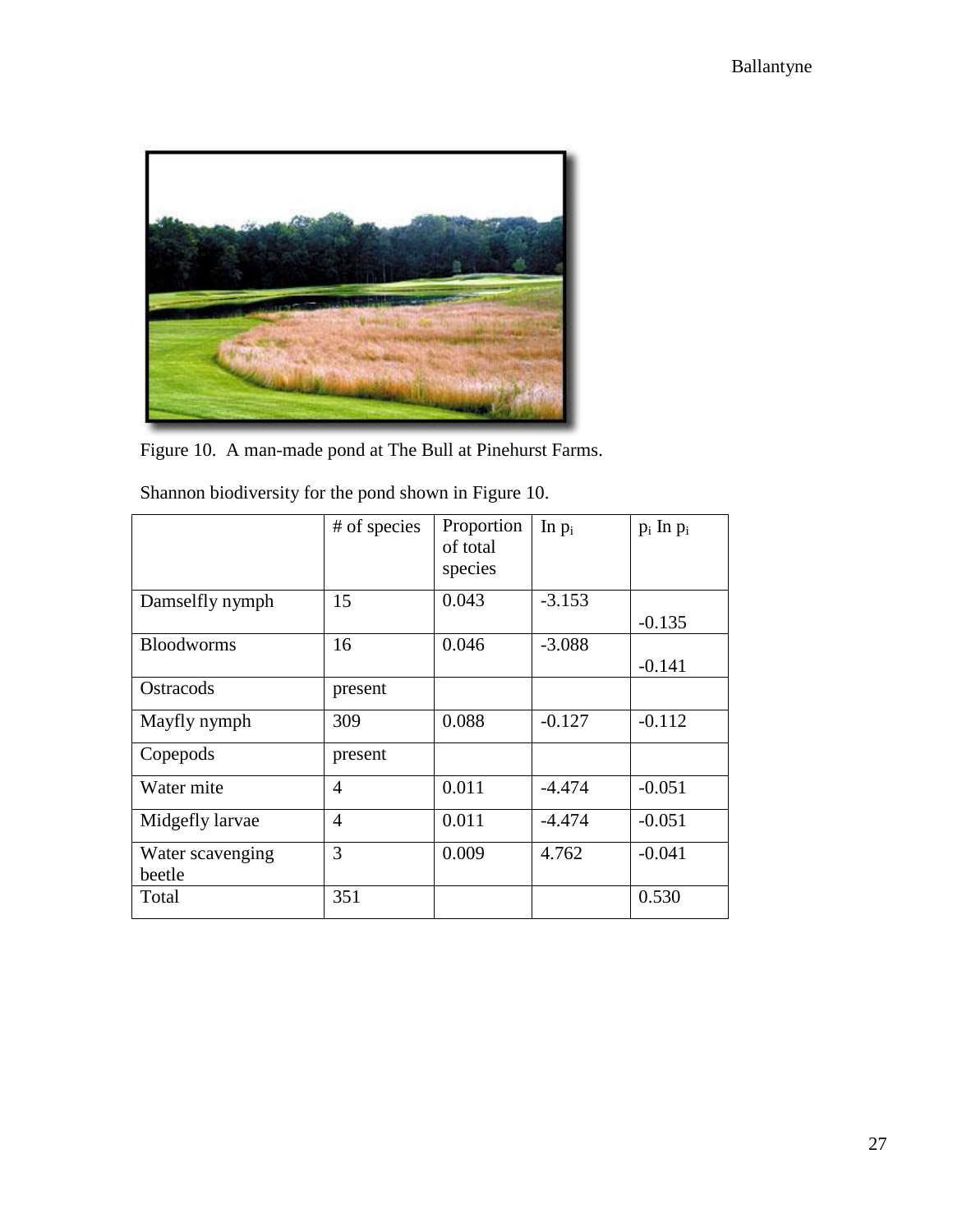## **Appendix D**



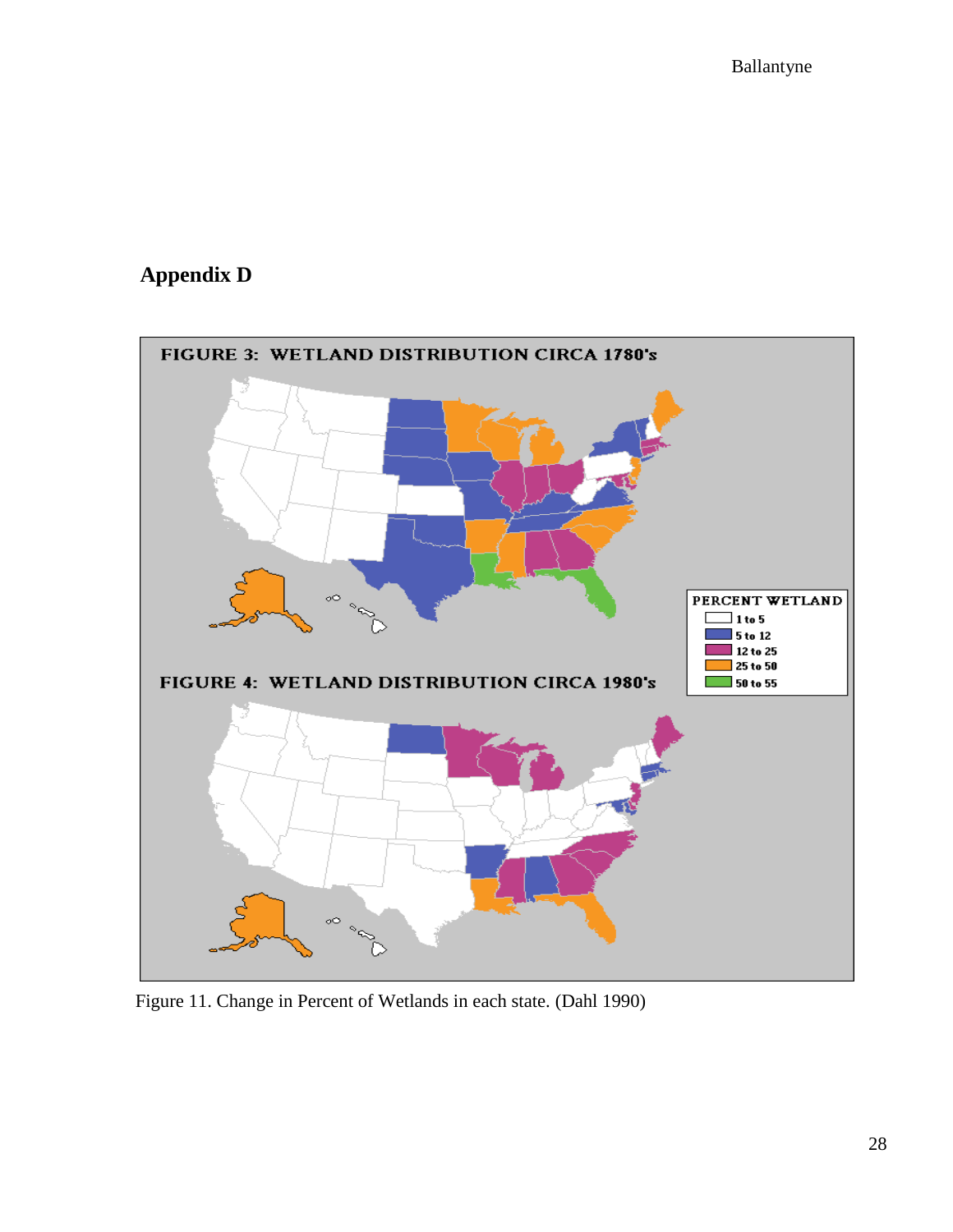## **Appendix E**

Survey

|                                                             | Rainbow        | Brighton       | The Bull at    |
|-------------------------------------------------------------|----------------|----------------|----------------|
|                                                             | <b>Springs</b> | Dale           | Pinehurst      |
|                                                             |                |                | Farms          |
| Are no-mow areas or shoreline plantings incorporated        | Yes            | Yes            | Yes            |
| around wetlands to slow and filter runoff and provide       |                |                |                |
| habitat?                                                    |                |                |                |
| Where more extensive shoreline plantings cannot be.         | Yes            | Yes            | Yes            |
| incorporated, is the mowing height raised around wetland    |                |                |                |
| borders to create a grassy buffer?                          |                |                |                |
| Are no-spray or limited spray practices and mechanical      | Yes            | Yes            | Yes            |
| controls employed around wetlands?                          |                |                |                |
| Is a comprehensive integrated pest management (IPM)         | Yes            | Yes            | Yes            |
| program in place to keep turfgrass vigorous and healthy and |                |                |                |
| minimize the need for chemical control measures?            |                |                |                |
| When aquatic weed maintenance is required, are physical     | N/A            | N <sub>o</sub> | N <sub>o</sub> |
| solutions employed first (e.g. hand and mechanical weed     |                |                |                |
| removal)?                                                   |                |                |                |
| Are maintenance companies selected that comply with the     | Yes            | N <sub>o</sub> | N <sub>0</sub> |
| course's request for environmentally sensitive best         |                |                |                |
| management practices?                                       |                |                |                |
| Are maintenance staff trained and familiar with             | Yes            | N <sub>o</sub> | N <sub>o</sub> |
| management strategies protecting wetland areas?             |                |                |                |
| Are signs used to call attention to wetland boundaries and  | N <sub>o</sub> | N <sub>o</sub> | N <sub>o</sub> |
| educate golfers about the importance of these areas?        |                |                |                |
| Are carts kept out of wetland areas?                        | Yes            | Yes            | Yes            |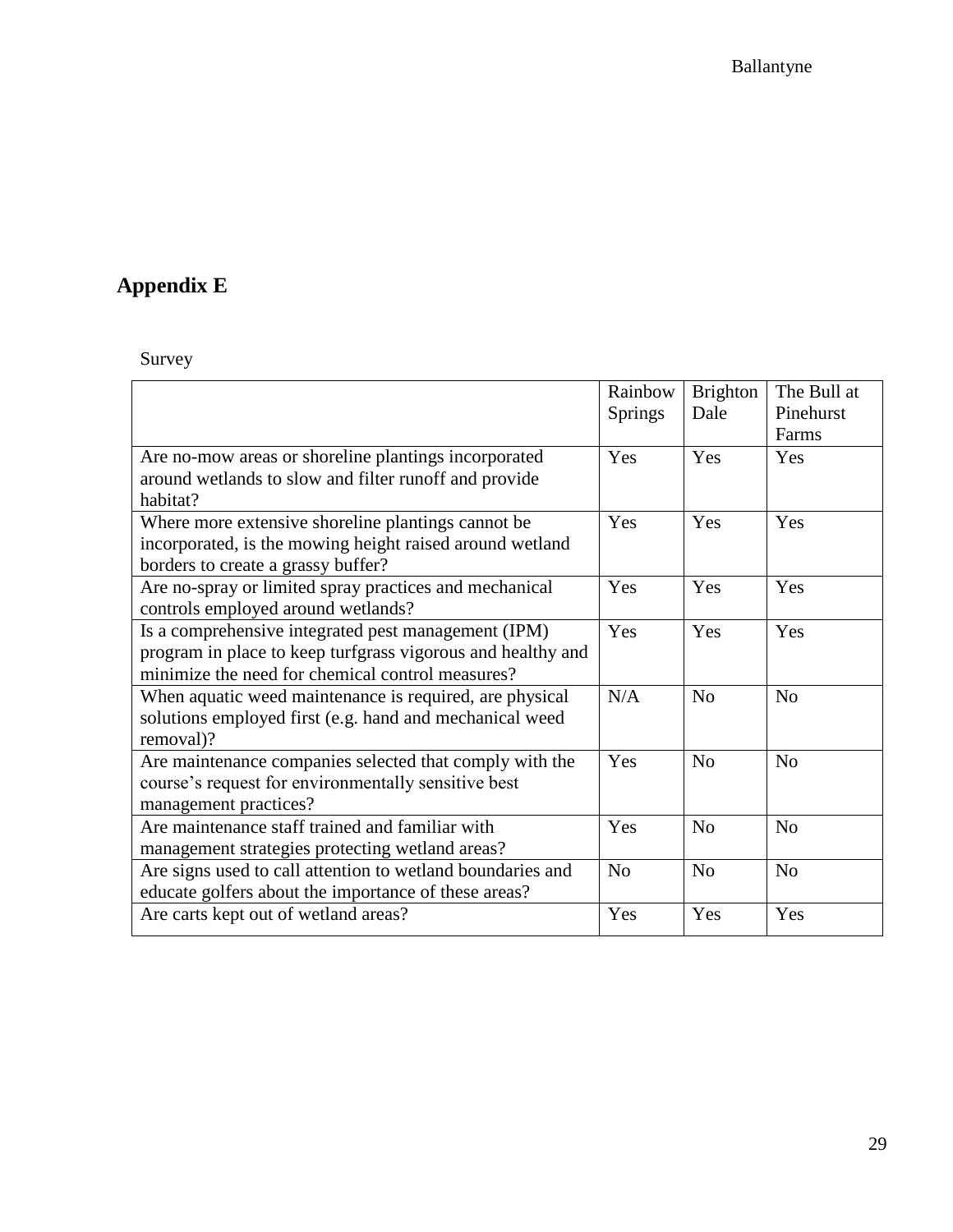### **Appendix F**

| Site                   | Shannon Biodiversity Index | <b>Species Richness</b> |
|------------------------|----------------------------|-------------------------|
| <b>KR Woods</b>        | 2.279                      | 26                      |
| <b>Karcher Springs</b> | 1.994                      | 30                      |
| Peat Lake Marsh        | 2.476                      | 22                      |
| ML                     | 2.403                      | 25                      |

Figure 12. Shows the biotic indices and species richness for four natural wetlands sampled in an aquatic ecology class I took (Fall 2007). However, I was not the only one to collect and sort the samples. The graph illustrates the results. It is important to note that golf course natural wetlands do not have the biodiversity levels of wild natural wetlands.

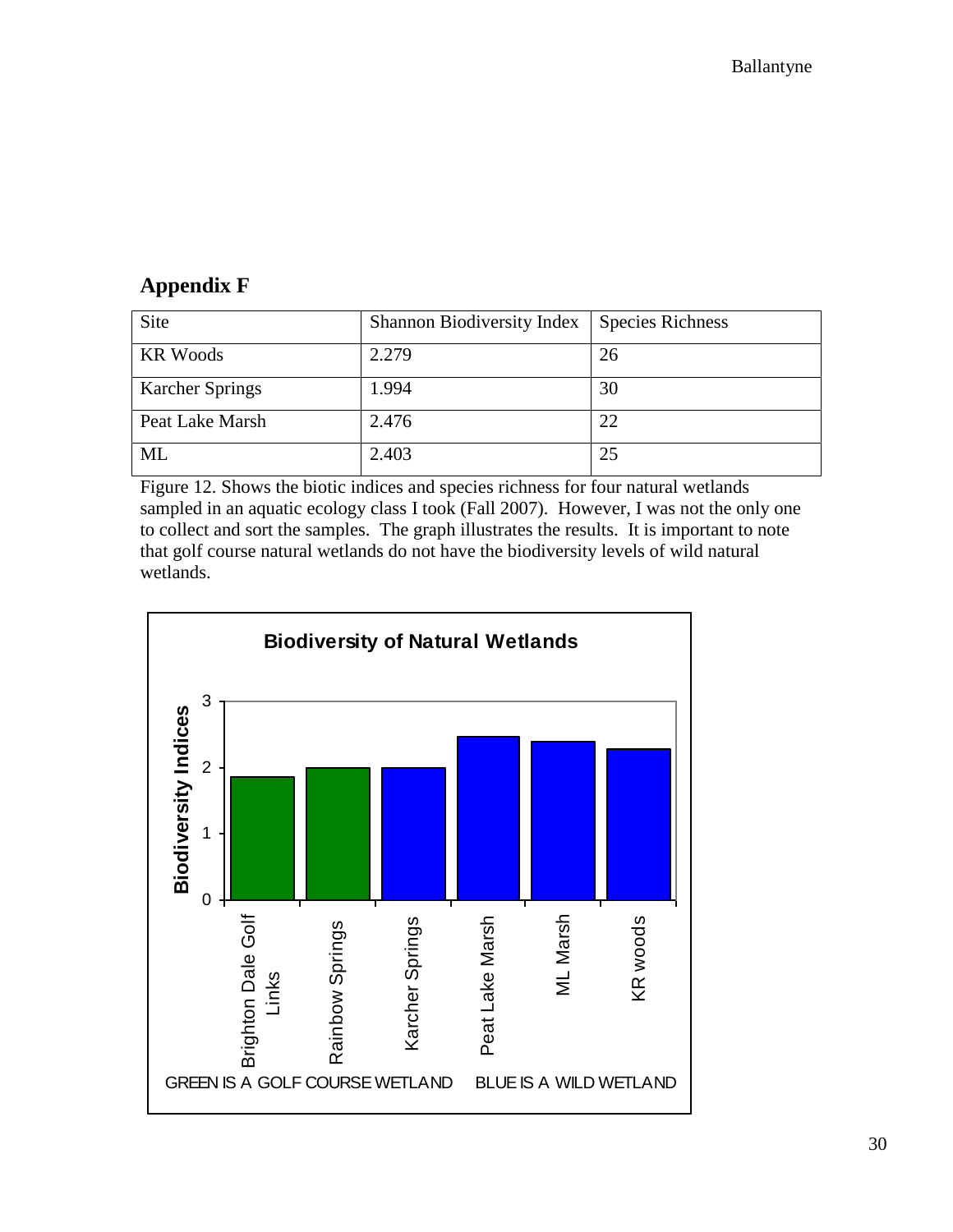$\overline{1}$ 

#### Works Cited

Bureau of Land & Water Quality: State of Maine. *What are the benefits of biological assessment?* 2005.

http://www.maine.gov/dep/blwq/wetlands/monitoringbenefits.htm

- Dahl, T.E. 1990. *Wetlands losses in the United States, 1780s to 1980s*. United Sates Department of Interior, Fish and Wildlife Service, Washington, D.C., USA.
- EPA. "Biological Indicators of Watershed Health." 20 September 2007. [http://www.epa.gov/bioindicators/html/worms.html.](http://www.epa.gov/bioindicators/html/worms.html)
- ---. "Developing an Invertebrate Index of Biological Integrity for Wetlands." March 2002. EPA. http://www.epa.gov/waterscience/criteria/wetlands/9Invertebrate.pdf.
- ---. "Economic Benefits of Wetlands." May 2006. EPA. http://www.epa.gov/owow/wetlands/pdf/EconomicBenefits.pdf.
- ---. "Functions and Values of Wetlands." March 2002. EPA. 17 November 2003. [www.epa.gov/owow/wetlands/fun-val.pdf>](http://www.epa.gov/owow/wetlands/fun-val.pdf).
- ---. "Status and Trends." 17 January 2003. EPA. 18 November 2003. www.epa.gov/owow/wetlands/vital/status.html>.
- EPA. "Threats to Wetlands." September 2001. EPA. 17 November 2003. www.epa.gov/owow/wetlands/facts/threats.pdf>.
- Erwin, K. 1991. *An evaluation of wetland mitigation in the South Florida Water Management District.* Volume 1. Report to the South Florida Management District. West Palm Beach, Florida, USA.
- Golf Course Superintendent Association of America. *Golf Course Environmental Profile. Property Profile and Environmental Stewardship of Golf Courses: Volume 1.* Funded by Environmental Institute for Golf and The Toro Foundation. 2007.

Google Earth. www.googleearth.com.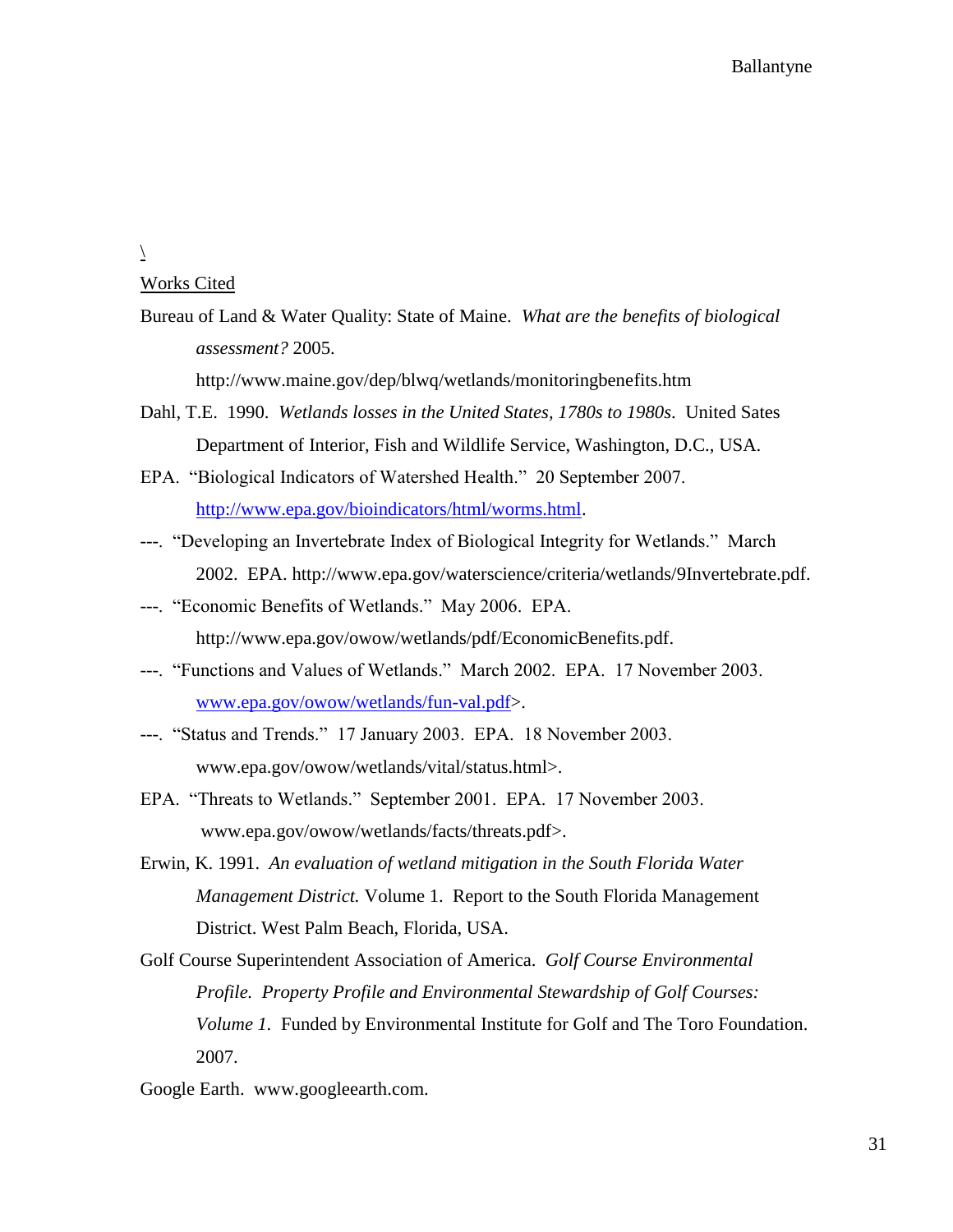- Kent, Martin and Paddy Coker. Vegetation Description and Analysis: A Practical Approach*.* 1994. John Wiley & Sons Ltd.
- Knutson, Melinda G, and John R. Sauer; Douglas A. Olsen; Michael J. Mossman; Lisa M. Hemesath; Michael J. Lannoo. *Effects of Landscape Composition and Wetland Fragmentation on Frog and Toad Abundance and Species Richness in Iowa and Wisconsin, U.S.A. Conservation Biology.* 1999. Blackwell Publishing.
- Libby, Gary and Donald Harker, Kay Harker. 2004. Managing Wetlands on Golf Courses. USGA.
- Lyon, John Grimson. *Practical Handbook for Wetland Identification and Delineation.* 1993. Lewis Publishers.
- Marshall, Bob. Note to George Bush: A Golf Course Pond is NOT Countable as a Wetland. *Field & Stream.* The Washington Note. April 17, 2006. http://www.thewashingtonnote.com/archives/001346.php.
- Michigan Department of Environmental Quality. *Filling the Gaps: Environmental Protection Options for Local Governments.* 2007.

http://www.deq.state.mi.us/documents/deq-ess-cm-ftg-partii-wetlands.pdf

- Mitsch, William J and Renee F. Wilson. *Improving the Success of Wetland Creation and Restoration with Know-How, Time, and Self-Design. Ecological Applications,* Vol. 6, No. 1. (Feb., 1996), pp.77-83.
- Moore, Peter. Biomes of the Earth: Wetlands. 2006. Chelsea House, New York.
- National Golf Foundation. *Questions/Facts*. 2007. Jupiter, Florida. http://www.ngf.org/cgi/whofaqa.asp?
- National Wildlife Federation. "*Wetland Mining*." 1996-2003. National Wildlife Federation. 24 November 2003.

[http://backstage.nwf.org/wetlands/mining.html>](http://backstage.nwf.org/wetlands/mining.html).

- Salzman, James and Barton H. Thompson, Jr. Environmental Law and Policy. 2003. Foundation Press. New York.
- Sayre, April P. Wetland. New York: Twenty-First Century Books, 1996.
- USGA. "*Preserving Wetlands the Right Way*." January/February 2003. USGA. [http://www.usga.org/turf/green\\_section\\_record/2003/jan\\_feb/preserving.html.](http://www.usga.org/turf/green_section_record/2003/jan_feb/preserving.html)
- Wade, Suzanne. *Wonderful Wacky Water Critters*. 2004. Wisconsin DNR.